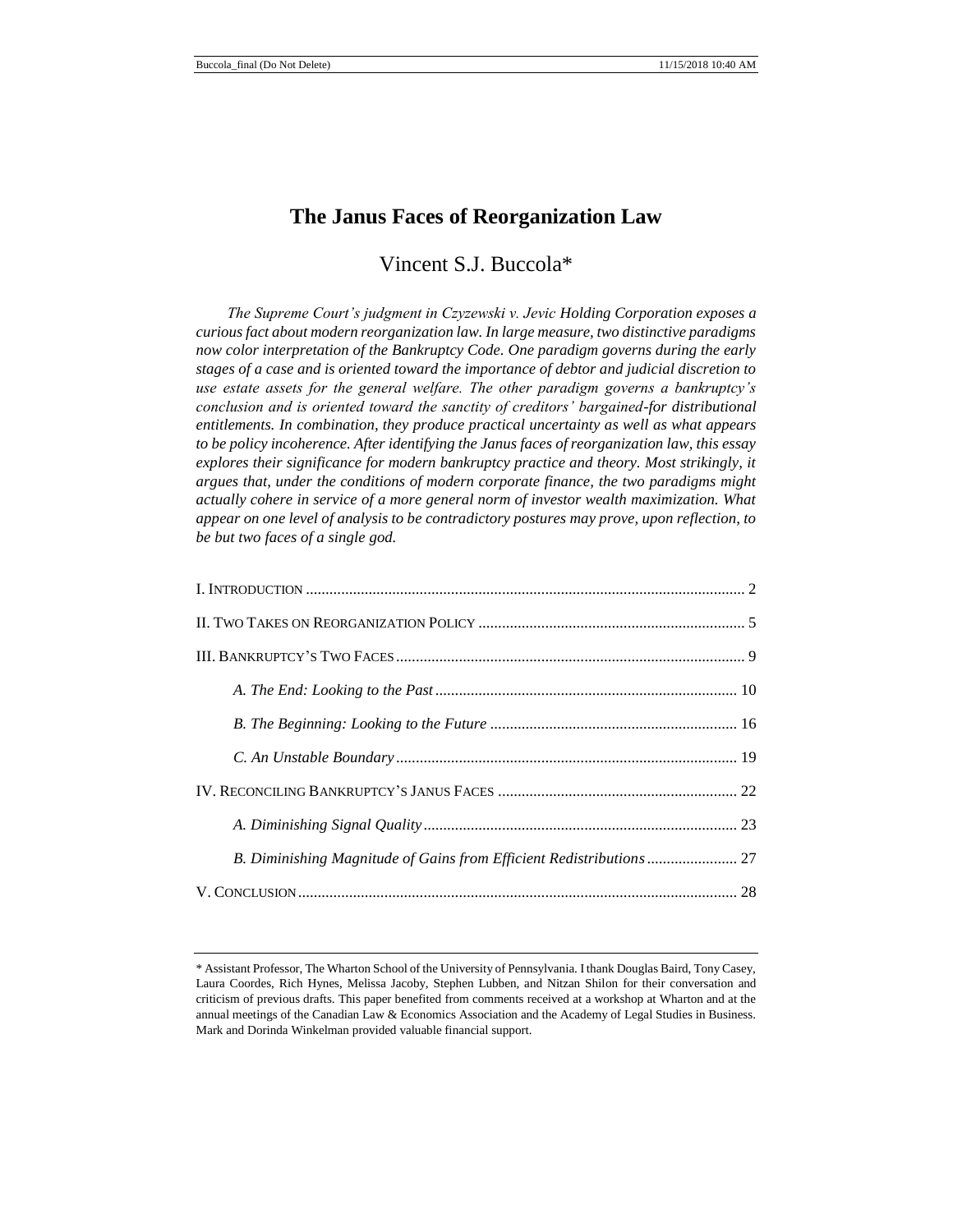#### I. INTRODUCTION

The Supreme Court's most recent foray into the world of corporate reorganization, in *Czyzewski v. Jevic Holding Corporation*, reveals as much about the conceptual underpinnings of modern bankruptcy law as any case has done in decades.<sup>2</sup> At stake in *Jevic* was the legality of a recent innovation in bankruptcy practice—the so-called "structured dismissal"3—when used to sidestep rules of distributional priority that govern liquidations and plans of reorganization. The Bankruptcy Code appears on its face to vest bankruptcy judges with the power to order these dismissals, but the Court condemned them on the ground that priority norms, being central to bankruptcy, must not be subverted absent clear permission from Congress.<sup>4</sup> Neither the Court's judgment in the case nor its logic came as a surprise to seasoned observers. At the same time, however, the Court struck a different note with respect to techniques debtors routinely use to pay low-priority claims early in a case.<sup>5</sup> These techniques lack clear textual warrant and can undermine priorities as surely as a structured dismissal can, yet *Jevic* went out of its way to distinguish and seemingly bless them.<sup>6</sup> The contrast in attitude toward economically similar transactions is remarkable. At least as puzzling is just how *unremarkable* the contrast seemed to students of bankruptcy. What this state of affairs says about the structure of reorganization law, and what we ought to make of it, are the subjects of this essay.

More specifically, this essay seeks to do two things—to characterize and elaborate on a doctrinal tension *Jevic* exposes and to advance a claim about this tension's significance for bankruptcy policy. The doctrinal observation is that reorganization law is two-faced. *Jevic*'s holding and dictum were unsurprising because two rival interpretive paradigms have come to shape judicial understanding of the Bankruptcy Code. By this I do not mean simply that the Code is a result of uncomfortable compromises between legislative coalitions with distinctive viewpoints (although of course it is). Nor do I mean that different judges understand bankruptcy's animating aims differently (although perhaps they do). I mean rather that what appear to be two very different sets of assumptions and values, two conflicting frameworks, coexist with relative purity within the body of orthodox doctrine and that their conflict is mediated by a kind of truce. One paradigm orients interpretation

4. *Jevic*, 137 S. Ct. at 984 ("The importance of the priority system leads us to expect more than simple statutory silence if, and when, Congress were to intend a major departure.").

<sup>1.</sup> Czyzewski v. Jevic Holding Corp., 137 S. Ct. 973 (2017).

<sup>2.</sup> Bank of Am. Nat'l Tr. & Sav. Ass'n v. 203 N. LaSalle St. P'ship, 526 U.S. 434 (1999), discussed *infra* note 57, comes to mind. The cases on bankruptcy court jurisdiction, *e.g.,* Stern v. Marshall, 564 U.S. 462 (2011), might have done more to shake up the bankruptcy bar, but they have little to say about the normative foundations of reorganization law.

<sup>3.</sup> The structured dismissal is discussed *infra* Part III. In brief, the structured dismissal is an order resolving a bankruptcy on terms acceptable to the court that does not comply with the strictures governing liquidations or plans of reorganization. For more on the background of structured dismissals and the contexts in which they are used, see Jonathan C. Lipson, *Bargaining Bankrupt: A Relational Theory of Contract in Bankruptcy*, 6 HARV. BUS. L. REV. 239, 251–60 (2016). *See generally* Norman L. Pernick & G. David Dean, *Structured Chapter 11 Dismissals: A Viable and Growing Alternative After Asset Sales*, 29 AM. BANKR. INST. J. 1 (2010).

<sup>5.</sup> *See infra* Part III.A.

<sup>6.</sup> *See Jevic*, 137 S. Ct. at 985–86. For an argument that the payment of prepetition debts is not most profitably understood in terms of distributional entitlements, see generally Douglas G. Baird et al., *The Bankruptcy Partition*, 166 U. PA. L. REV. (forthcoming 2018). *See also* Vincent S.J. Buccola, *The Bankruptcy Firm*, 166 U. PA. L. REV. ONLINE (forthcoming 2018).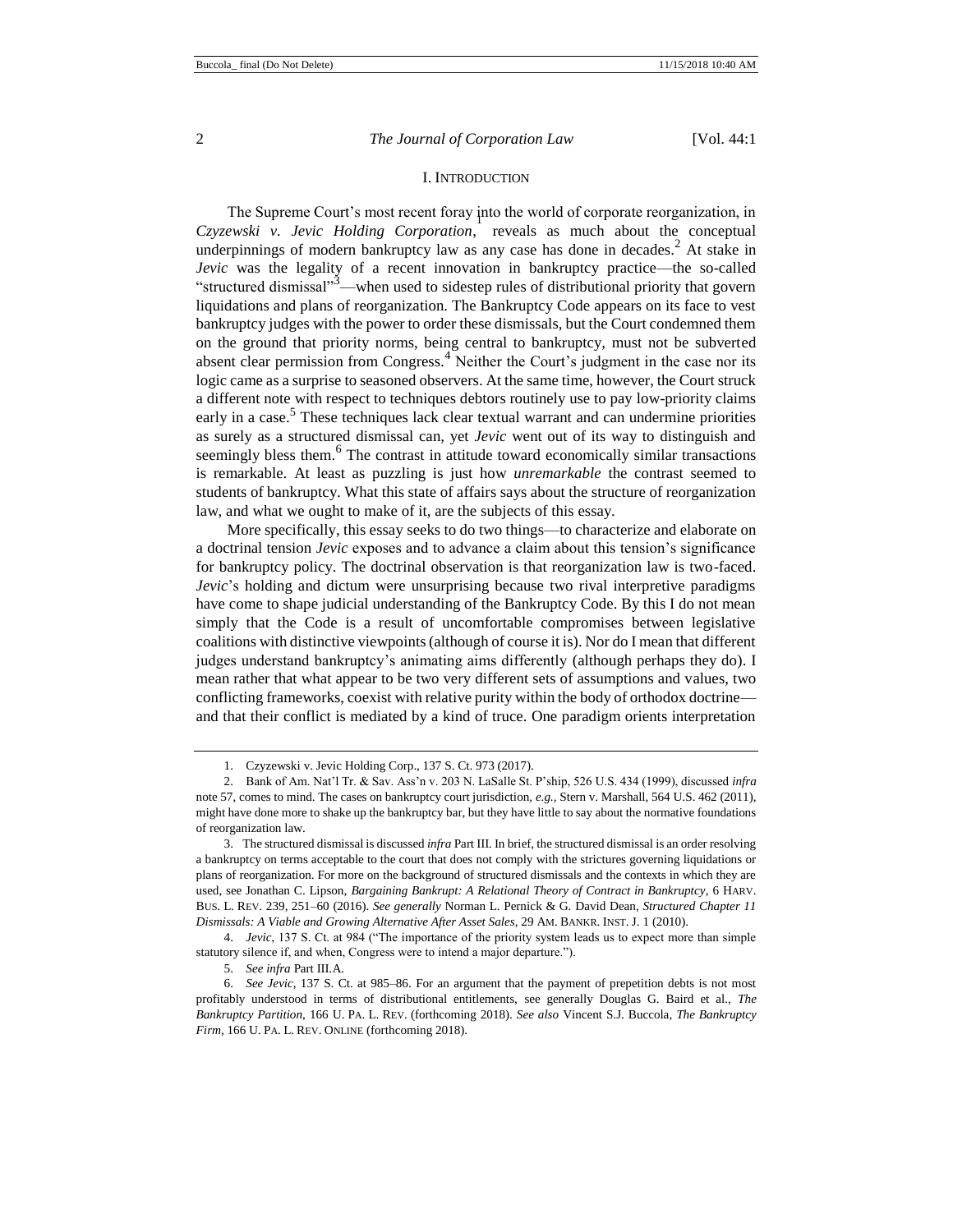during the early stages of a reorganization case; the other orients interpretation at its conclusion. The two paradigms are defined by their radically opposed positions on the inevitable trade-off between the value of discretion, on one hand, and the sanctity of entitlements, on the other. Early in a bankruptcy case, ambiguity in the Code is understood to vest the debtor, under judicial supervision, with authority to use the estate's property as it sees fit in a bid to preserve the going concern, irrespective of the implications for distributional priorities. I call this the discretion paradigm. At bankruptcy's close, on the contrary, ambiguity in the Code is understood to vindicate creditors' distributional priorities, irrespective of their effect on the estate's value as a whole. I call this the entitlement paradigm.

*Jevic* did not create the order of divided rule. That has developed over a quarter century or more. Rather, *Jevic* at once reflects and deepens the prevailing order. As we shall see, the decision's rationale depends on fidelity to a particular distributional scheme— "absolute priority"—over and above what the Bankruptcy Code's plain text demands.<sup>7</sup> Indeed, a straightforward textual analysis would have yielded a judgment going the other way. The Court's opinion reads naturally only if one first posits the normative primacy of distributional entitlements. But *Jevic* confines its own logic to the end of a bankruptcy case, disclaiming any negative implications for the legality of critical vendor orders and other, similar staples of modern bankruptcy practice whose textual authority is dubious and whose effect on distribution can be profound.<sup>8</sup>

The dual-paradigm regime raises an obvious practical question: How should a lawyer or judge know when one paradigm has given way to the other? The conceptual difficulty is clear. Time is continuous but doctrinal categories are not. A line must be drawn somewhere, even if arbitrarily, and a good lawyer would like to know where. For reasons to be made clear, however, no straightforward answer is likely forthcoming. The two paradigms can coexist only if a vague standard, as yet unannounced, defines the boundary between them.<sup>9</sup>

<span id="page-2-0"></span>For many observers, reorganization law's two paradigms will call to mind two visions of bankruptcy that defined scholarly debate during the 1980s and 1990s. Douglas Baird once described that debate as pitting "traditionalists" against "proceduralists."<sup>10</sup> The traditionalist perspective is forward-looking. Its fundamental question is how, all things considered, losses ought to be shared now that a debtor has proved unable to pay its creditors in full. Pre-bankruptcy arrangements factor into the calculus, but the prospective effects on all parties of one or another resolution are important. In striking the appropriate balance, the bankruptcy judge plays an important discretionary role. The proceduralist perspective, by contrast, is backward-looking. Its fundamental question is how a debtor's

<sup>7.</sup> *See infra* Part III.A.

<sup>8.</sup> *See Jevic*, 137 S. Ct. at 985–86 (noting the importance of the fact that "the priority-violating distribution is attached to a final disposition"); *infra* Part III.B.

<sup>9.</sup> Stephen Lubben has pointed to this unsettling implication of *Jevic* in a column in the *New York Times*. *See* Stephen J. Lubben, *Supreme Court Ruling Draws a Vague Line in Bankruptcy Cases*, N.Y. TIMES (Apr. 14, 2017), https://www.nytimes.com/2017/04/14/business/dealbook/supreme-court-ruling-draws-a-vague-line-inbankruptcy-cases.html?mcubz=2&\_r=0. As we shall see, however, the dynamic is far from unique in the law of corporate decision making.

<sup>10.</sup> Douglas G. Baird, *Bankruptcy's Uncontested Axioms*, 108 YALE L.J. 573, 576–77 (1998) [hereinafter Baird, *Bankruptcy's Uncontested Axioms*].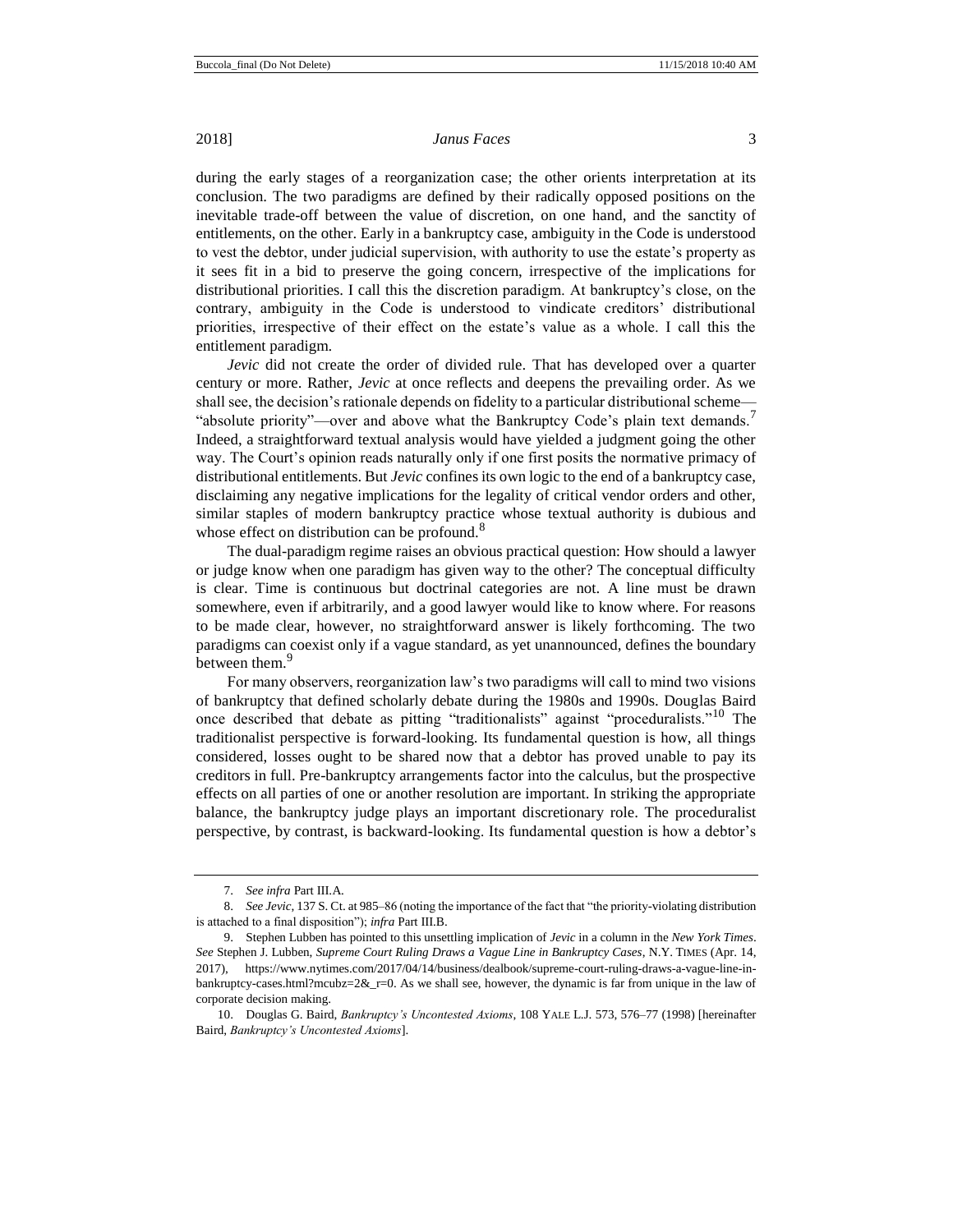pre-bankruptcy investors would divvy up control rights were they able to do so cheaply. Ordinary principles of contract and property law establish investors' relative status. Clear priority rules are preferred to judicial discretion, because rules establish expectations against which investors can contract before bankruptcy.

On the surface, then, my account of bankruptcy doctrine seems to suggest policy incoherence in addition to practical difficulty. Reorganization law centers on discretion, except when it does not; and distributional entitlements orient bankruptcy, except when they do not. But incoherence is not the only possibility. Janus has two faces, according to Ovid, so that he can at once look forward in time and back.<sup>11</sup> The god himself occupies the moment of transition. In placing him there, at the juncture between past and future, the Roman iconography gestures toward a deep unity in what appear on the surface to be contradictory postures. Likewise, I hope to show, bankruptcy's evident doctrinal tension may in fact reflect a singular attitude toward the aims of reorganization law.

From this perspective, the right question to ask is not whether dueling paradigms can yield uncertainty or confusion in the marginal case, but whether a more general principle can harness their conflict to produce systemic coherence at a policy level. Here I argue that, given prevailing patterns of corporate finance, the discretion and entitlement paradigms indeed may work together roughly in service of a wealth-maximization norm.<sup>12</sup>

The argument rests on a basic observation about priority deviations (or redistributions) and two complementary mechanisms at work in modern bankruptcies. The observation is that some but not all redistributions tend to maximize investor wealth. In general, there are two reasons a debtor's managers might seek to make a redistribution: to increase the total value of the estate (efficient redistributions), or to benefit favored creditors—and perhaps the managers themselves—at the expense of the estate (rent-seeking redistributions). If bankruptcy judges were capable of distinguishing between these motivations with perfect accuracy, the law would maximize investor wealth by simply directing the judge to permit efficient but not rent-seeking redistributions. Judges are not omniscient, however, and it follows that a pure discretionary regime is not obviously wealth-maximizing. To the contrary, the optimal model might withdraw judicial discretion over the course of a case, which is precisely what the dual-paradigm model accomplishes.

<span id="page-3-0"></span>Why might this be so? First, the accuracy with which bankruptcy judges distinguish between efficient and rent-seeking redistributions is likely to decline over the course of a case. This is because a senior creditor's acquiescence in a proposed redistribution produces a signal, of diminishing quality over time, about its desirability. Early in a bankruptcy, senior creditors are biased toward reducing risk even where doing so jeopardizes the expected value of the debtor's business.<sup>13</sup> To an oversecured creditor, time is the enemy. Given the prevailing incentives, senior creditor acquiescence in a proposed priority deviation, aimed as it typically will be at continuing debtor operations (and hence increasing volatility), is strong evidence of the deviation's capacity to increase the debtor's total value. But by the end of a bankruptcy things are changed. The senior creditor typically

<sup>11.</sup> OVID, FASTI 12–13 (James G. Frazer, trans., Loeb 1931) ("[L]est I should lose time by twisting my neck, I am free to look both ways without budging.").

<sup>12.</sup> If this is right, then it suggests that the "traditionalist" position depends on a particular kind of judicial discretion. The "proceduralist" position is at least consistent with a different kind.

<sup>13.</sup> *See generally* Kenneth M. Ayotte & Edward R. Morrison, *Creditor Control and Conflict in Chapter 11*, 1 J. LEGAL ANALYSIS 511 (2009).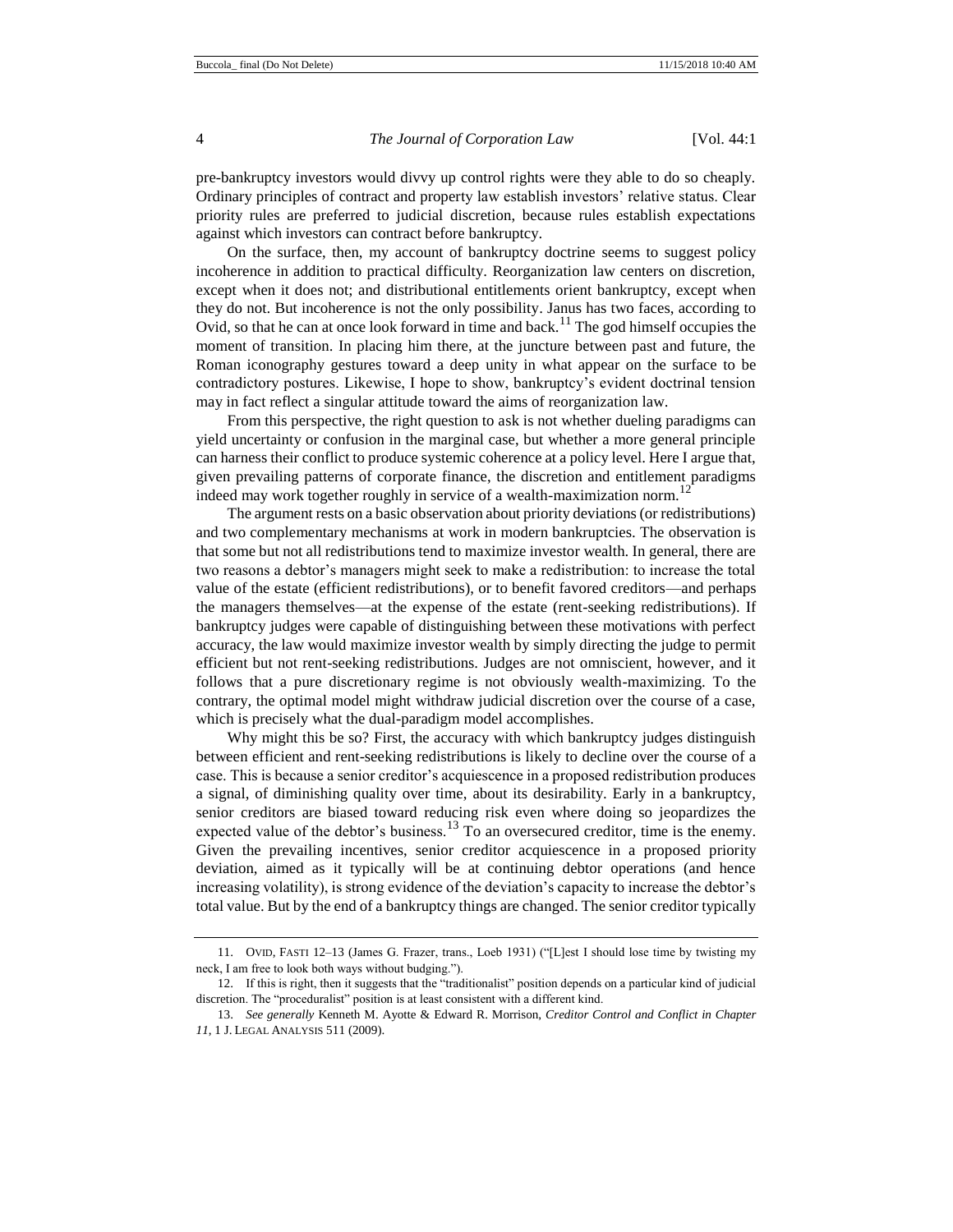is looking at a known, fixed return. The risk it once faced has been liquidated, and, consequently, the creditor no longer has reason to police the debtor's proposed redistributions.

Second, there is reason to believe the kinds of redistributions that occur early in a case have the greatest capacity to generate wealth. Deviating from priorities early in a case can make the difference between a reorganization or orderly sale of the business as a going concern and a liquidation producing meager recoveries. If operations are halted too soon, going-concern value can be difficult to restore. Humpty Dumpty is not easily put back together again. On the other hand, to the extent redistributions that occur late in a case can create value—and they can—efficiency gains are likely to be modest. Under these conditions, the law may maximize investor wealth by withdrawing judicial discretion to approve redistributions over time.

In Part II, I briefly recount the terms of a longstanding normative debate among students of corporate bankruptcy. By doing so, I hope to make clear why the doctrinal tension exposed by *Jevic* can so easily be read to transpose a normative conflict about the basic functions of reorganization law. Part III identifies the doctrinal tension, and Part IV argues that it need not be evidence of policy or normative incoherence.

# <span id="page-4-0"></span>II. TWO TAKES ON REORGANIZATION POLICY

The equity receivership, from which modern reorganization law descends, developed in the courts without reference to any grand teleological theory. In the best tradition of Anglo-American commercial law, the reorganization bar proceeded on an essentially ad hoc and pragmatic basis, adapting settled legal rules and institutions to achieve what its leaders regarded as commercially reasonable results.<sup>14</sup> For much of the 20th century, academic writing on reorganization law followed suit. Some analysts proceeded forensically, seeking to clarify doctrine where it was confused and refine it where incongruous.<sup>15</sup> Others railed against perceived abuses and pursued legislative change to root them out.<sup>16</sup> But to the extent scholarly approaches to reorganization were guided by generalized value schemes, these schemes were implicit and ill-defined.

The tone of commentary changed decisively in the 1980s, when the insights of the law and economics movement were first applied to bankruptcy. Most conspicuously, Douglas Baird and Thomas Jackson proposed and defended a parsimonious normative

<sup>14.</sup> This, in any event, was how the elite reorganizers saw their own work. *See generally* Robert T. Swaine, *Reorganization of Corporations: Certain Developments of the Last Decade (Part I)*, 27 COLUM. L. REV. 901 (1927); Robert T. Swaine, *Reorganization of Corporations: Certain Developments of the Last Decade (Part II)*, 28 COLUM. L. REV. 29 (1928). For a retrospective account of the reorganization bar's influence on the receivership, see DAVID A. SKEEL, JR., DEBT'S DOMINION: A HISTORY OF BANKRUPTCY LAW IN AMERICA 48– 70 (2001).

<sup>15.</sup> Walter Blum was a leading exponent of this type. Characteristic works include Walter J. Blum, *Full Priority and Full Compensation in Corporate Reorganizations: A Reappraisal*, 25 U. CHI. L. REV. 417 (1958); Walter J. Blum & Stanley A. Kaplan, *The Absolute Priority Doctrine in Corporate Reorganizations*, 41 U. CHI. L. REV. 651 (1974); Walter J. Blum, *Treatment of Interest on Debtor Obligations in Reorganizations Under the Bankruptcy Code*, 50 U. CHI. L. REV. 430 (1982).

<sup>16.</sup> The best example in this category was the preeminent bankruptcy scholar of the first half of the twentieth century, the future Justice William O. Douglas. For discussion of Douglas's sweeping influence on the path of bankruptcy law, see David A. Skeel, Jr., *Vern Countryman and the Path of Progressive (and Populist) Bankruptcy Scholarship*, 113 HARV. L. REV. 1075, 1079–93 (2000); SKEEL, *supra* not[e 14,](#page-4-0) at 101–27.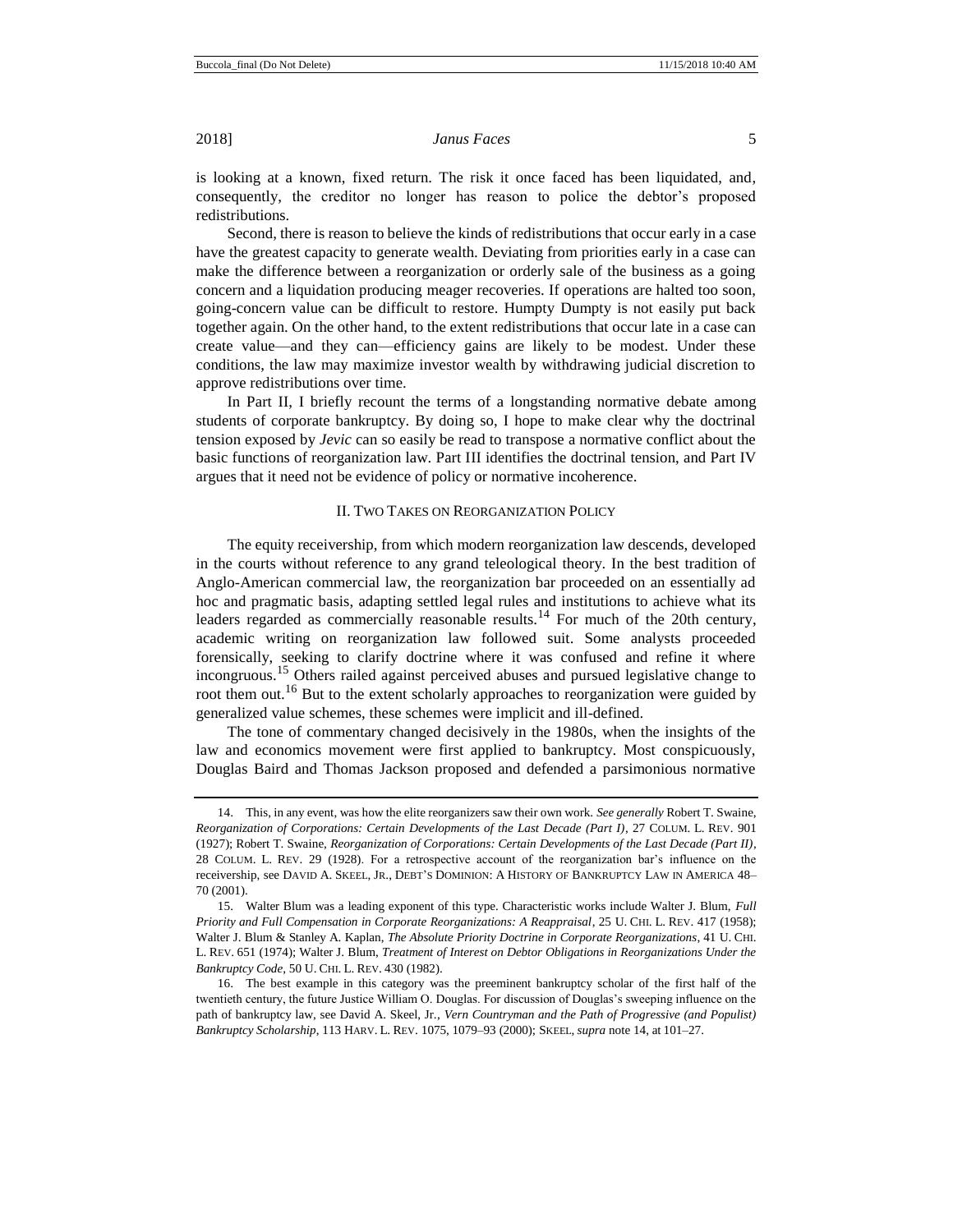<span id="page-5-0"></span>

framework—the creditors' bargain—within which the bulk of reorganization law could be understood and against which its particular features could be assessed.<sup>17</sup> According to this framework, bankruptcy justifiably alters creditor rights, as defined by ordinary commercial law, only to the extent creditors and other investors would agree to such changes in a hypothetical world of costless bargains.<sup>18</sup> The ideal of the creditors' bargain was thus explicitly contractarian and concerned exclusively with remedying market failure. Its Coasean prescription might be complex to work out in detail but was easy to state in principle: Nonbankruptcy entitlements should be impaired "only when necessary to maximize net asset distributions to the creditors as a group, and never to accomplish purely distributional goals."<sup>19</sup>

In the years to come, many were to adopt the creditors' bargain as a useful heuristic with which to think about bankruptcy law. Not all were persuaded, however. Elizabeth Warren, among others, articulated a countervailing perspective.<sup>20</sup> Not only was existing law inconsistent in important respects with the demands of the creditors' bargain, but more importantly, there was no reason to think the law *should* reflect such a parsimonious vision. Bankruptcy law has always vindicated multiple, at times conflicting, policy aims.<sup>21</sup> Preserving the estate for the benefit of creditors is one such aim, but there are others, including mitigation of the suffering felt by those affected by but lacking contractual claims against the debtor.<sup>22</sup> On this view, the creditors' bargain represented a reduced perspective, blind to the virtues of collective reorganization efforts and resembling, in one critic's uncharitable but evocative phrase, "the stereotypical ugly American abroad."<sup>23</sup> Bankruptcy policy, on this view, is and ought to be explicitly distributional.

<sup>17.</sup> Baird and Jackson developed their ideas individually and in jointly authored work. Early pieces articulating and applying the creditors' bargain model include: Thomas H. Jackson, *Bankruptcy, Non-Bankruptcy Entitlements, and the Creditors' Bargain*, 91 YALE L.J. 857 (1982) [hereinafter Jackson, *The Creditors' Bargain*]; Douglas G. Baird & Thomas H. Jackson, *Corporate Reorganizations and the Treatment of Diverse Ownership Interests: A Comment on Adequate Protection of Secured Creditors in Bankruptcy*, 51 U. CHI. L. REV. 97 (1984) [hereinafter Baird & Jackson, *Adequate Protection*]; Thomas H. Jackson, *Avoiding Powers in Bankruptcy*, 36 STAN. L. REV. 725 (1984); Douglas G. Baird & Thomas H. Jackson, *Kovacs and Toxic Wastes in Bankruptcy*, 36 STAN. L. REV. 1199 (1984); Thomas H. Jackson, *Translating Assets and Liabilities to the Bankruptcy Forum*, 14 J. LEGAL STUD. 73 (1985); Douglas G. Baird & Thomas H. Jackson, *Fraudulent Conveyance Law and Its Proper Domain*, 38 VAND. L. REV. 829 (1985); Douglas G. Baird, *The Uneasy Case for Corporate Reorganizations*, 15 J. LEGAL STUD. 127 (1986); THOMAS H. JACKSON, THE LOGIC AND LIMITS OF BANKRUPTCY LAW (1986); Douglas G. Baird & Thomas H. Jackson, *Bargaining After the Fall and the Contours of the Absolute Priority Rule*, 55 U. CHI. L. REV. 738 (1988) [hereinafter Baird & Jackson, *Bargaining After the Fall*].

<sup>18.</sup> *See* Jackson, *The Creditors' Bargain*, *supra* not[e 17,](#page-5-0) at 860 (calling for bankruptcy to be viewed "as a system designed to mirror the agreement one would expect the creditors to form among themselves were they able to negotiate such an agreement from an ex ante position").

<sup>19.</sup> Robert E. Scott, *Through Bankruptcy with the Creditors' Bargain Heuristic*, 53 U. CHI. L. REV. 690, 692 (1986) (reviewing DOUGLAS G. BAIRD & THOMAS H. JACKSON, CASES, PROBLEMS, AND MATERIALS ON BANKRUPTCY (1985)).

<sup>20.</sup> *See generally* Elizabeth Warren, *Bankruptcy Policy*, 54 U. CHI. L. REV. 775 (1987); Donald R. Korobkin, *Rehabilitating Values: A Jurisprudence of Bankruptcy*, 91 COLUM. L. REV. 717 (1991); KAREN GROSS, FAILURE AND FORGIVENESS: REBALANCING THE BANKRUPTCY SYSTEM (1997).

<sup>21.</sup> Warren, *supra* note 20, at 777 ("I see bankruptcy as an attempt to reckon with a debtor's multiple defaults and to distribute the consequences among a number of different actors. Bankruptcy encompasses a number of competing—and sometimes conflicting—values in this distribution.").

<sup>22.</sup> *Id.* at 787–89.

<sup>23.</sup> Korobkin, *supra* note 20, at 740.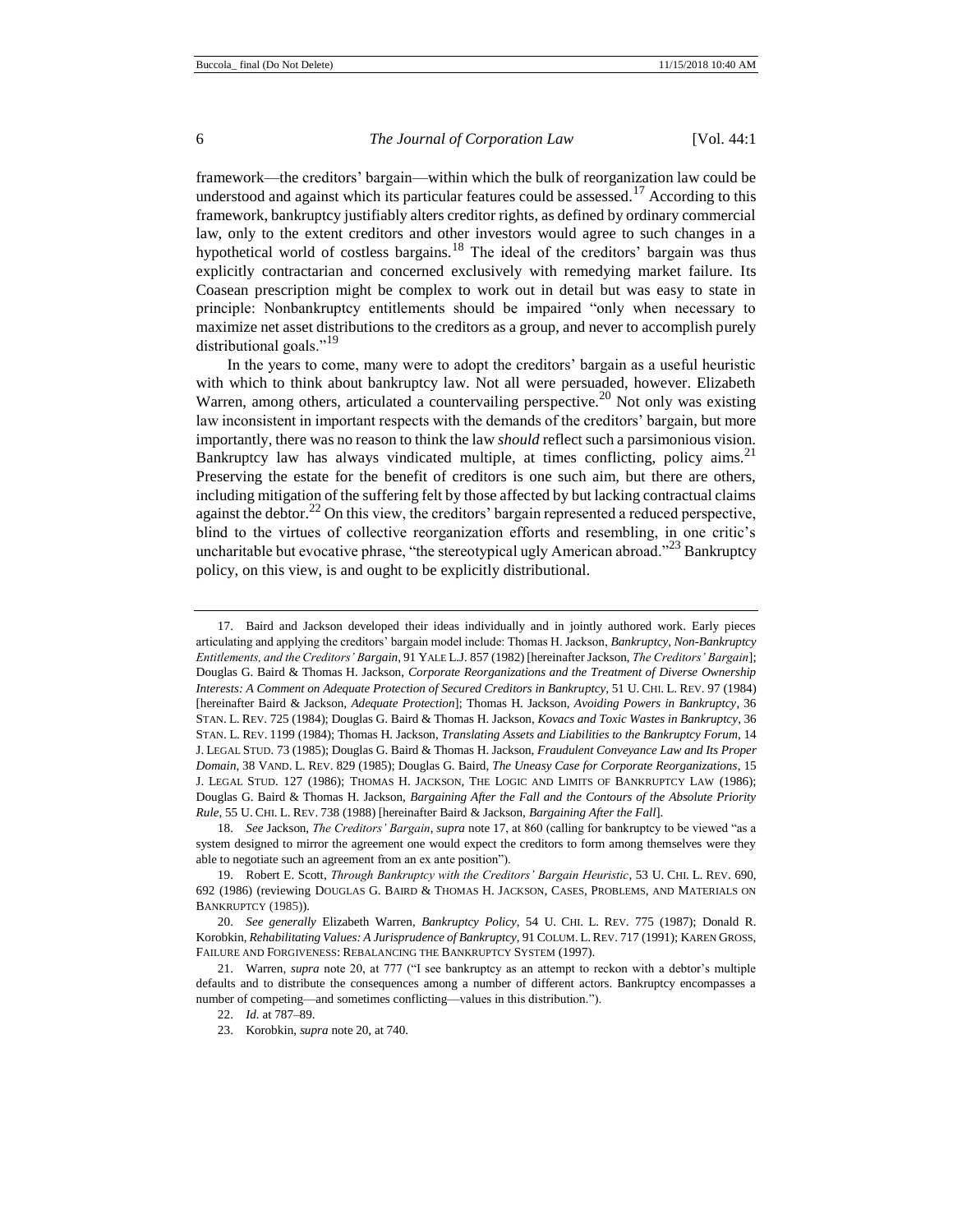In an essay published shortly before the turn of the millennium, Baird sought to lay out the terms of the normative debate.<sup>24</sup> More precisely, he sought to show why debate had failed to broker consensus among experts proceeding in good faith. The thesis was simple: There were, roughly speaking, two camps of thinkers, each of which operated on the basis of more or less coherent assumptions about human behavior—assumptions that were, moreover, hard to prove or disprove.<sup>25</sup> The first group of thinkers, "proceduralists," prioritized an *ex ante* perspective. What was bound to happen under conditions of financial distress would shape creditor behavior in calmer waters—that is, a prospective lender's willingness to extend credit depends on her expectations about what will happen in the event of bankruptcy—so an efficient set of reorganization rules would ultimately contribute to the general welfare. The question whether a given firm should be reorganized or liquidated was, it followed, a question simply of going-concern value, and all bankruptcy could do was ameliorate the costs of creditor negotiation on that issue. The bankruptcy judge existed to adjudicate disputes about the creditors' relative entitlements, but little else. "Traditionalists," meanwhile, prioritized an *ex post* perspective. On their view, incentive effects were mainly doubtful, so the law could afford not to worry overly about how bankruptcy law would affect access to credit. The important question was this: Now that a company is in distress, how should losses be distributed to achieve the best for the most who have relied on the company—including its employees and others in the communities where its influence is felt most directly? Judicial power, personified in the bankruptcy judge, would need to play an important role in answering that question.<sup>26</sup>

The most important site of contest between the two camps concerned the emphasis to be placed on distributional entitlements: the degree to which the bankruptcy process ought to honor creditors' bargained-for rights, both against the debtor and relative to one another. The more thoroughly bankruptcy vindicates distributional expectations, the less flexibility it necessarily leaves to debtors and the court. Put in doctrinal terms, the key question is to what extent "absolute priority" ought to shape the contours of the rest of the bankruptcy landscape. In general terms, absolute priority refers to a waterfall method of distributing the value of a bankrupt estate. The highest priority creditors receive their share, and so on until a class of claims is impaired, after which no more junior claimants take anything.<sup>27</sup> Absolute priority has been part of American reorganization law since the New Deal, when Justice Douglas implausibly asserted that it had been encoded in the recently enacted reorganization statute.<sup>28</sup> Yet, its normative significance is still in question because absolute

<span id="page-6-0"></span><sup>24.</sup> *See generally* Baird, *Bankruptcy's Uncontested Axioms*, *supra* not[e 10.](#page-2-0)

<sup>25.</sup> *Id.* at 577.

<sup>26.</sup> *Id.* at 576–80 (summarizing the competing commitments). For a discussion of conflicting views on the judicial role in bankruptcy, see generally Melissa B. Jacoby, *What Should Judges Do in Chapter 11?*, 2015 U. ILL. L. REV. 571 (2015).

<sup>27.</sup> This statement is incomplete but will do for present purposes. The rule as instantiated in the Bankruptcy Code is more complicated, as Part III will discuss.

<sup>28.</sup> Case v. L.A. Lumber Prods. Co., 308 U.S. 106, 115 (1939) ("The words 'fair and equitable' as used in s 77B, sub. f are words of art which prior to the advent of s 77B had acquired a fixed meaning through judicial interpretations in the field of equity receivership reorganizations."). For accounts of the rule's origin and evolution, see generally John D. Ayer, *Rethinking Absolute Priority After Ahlers*, 87 MICH. L. REV. 963 (1989); Bruce A. Markell, *Owners, Auctions, and Absolute Priority in Bankruptcy Reorganizations*, 44 STAN. L. REV. 69 (1991); Douglas G. Baird & Robert K. Rasmussen, *Boyd's Legacy and Blackstone's Ghost*, 1999 SUP. CT. REV. 393 (1999) [hereinafter Baird & Rasmussen, *Boyd's Legacy*].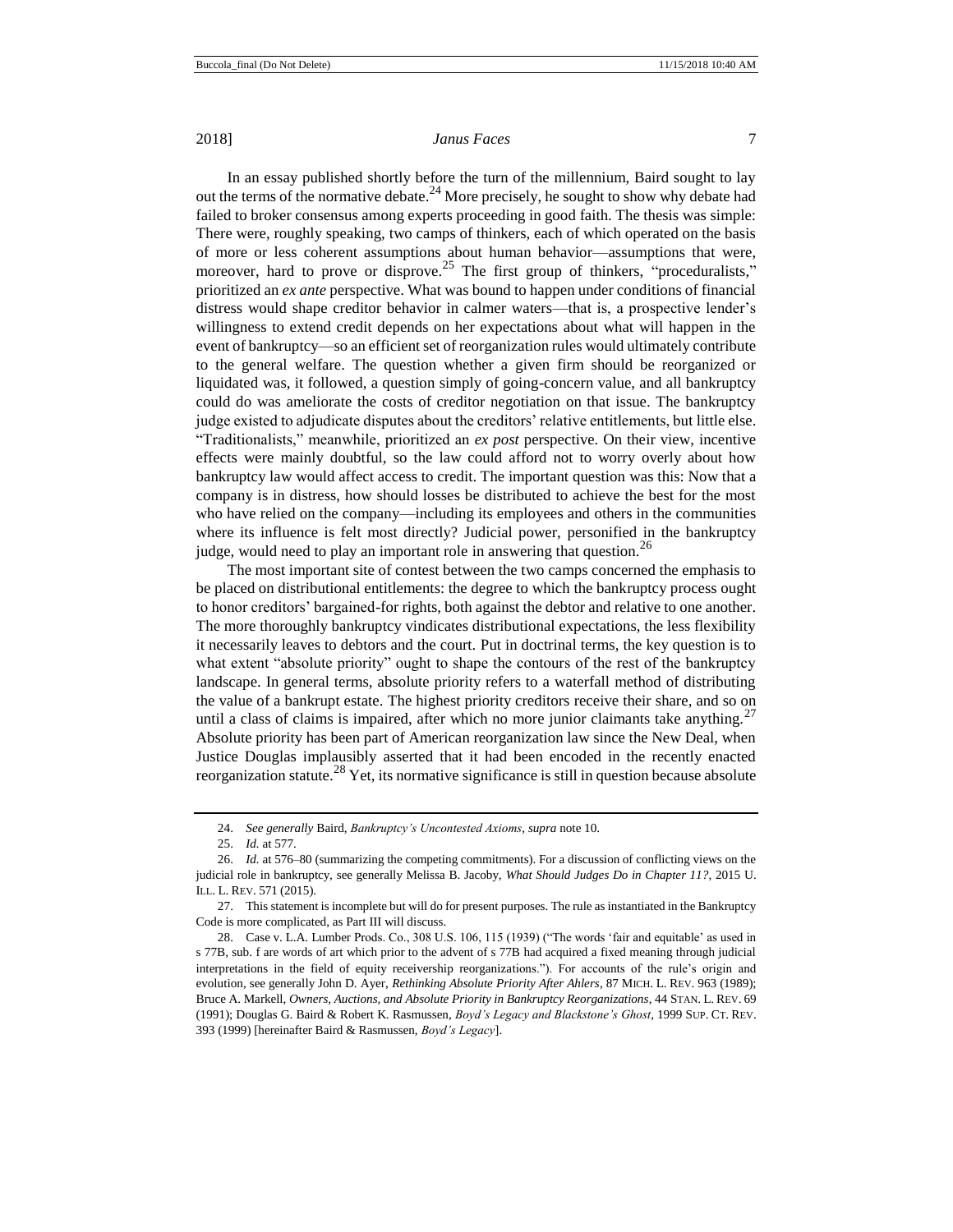<span id="page-7-2"></span><span id="page-7-0"></span>

priority can be imagined either as a narrow rule or as a general principle. The absolute priority *rule* is found in the Bankruptcy Code only as a condition to the confirmation of nonconsensual plans of reorganization (known as "cramdowns").<sup>29</sup> The absolute priority *principle* is found nowhere but is thought to pervade the Code everywhere, informing the proper interpretation of doubtful language.<sup>30</sup> For proceduralists, absolute priority more than any other doctrine stands for the continuity of creditor rights in and out of bankruptcy, and consequently they imagine it to be the polestar of reorganization law—that around which all else rotates.<sup>31</sup> For traditionalists, on the other hand, the absolute priority rule lacks foundational significance. It is but one tile in the intricate mosaic of substantive and procedural rules that jointly define bankruptcy.<sup>32</sup> In no sense does it have a claim to lexical priority over other, equally valid rules of law.<sup>33</sup>

<span id="page-7-3"></span><span id="page-7-1"></span>It is understandable that observers should differ on the importance of creditor entitlements. The essence of any insolvency law is a tradeoff between two sources of underinvestment that manifest at different times in a company's financial lifecycle: opportunistic non-repayment (which makes credit expensive *ex ante*) and debt overhang (which makes credit expensive *ex post*).<sup>34</sup> Depending on one's standpoint and one's assumptions about the relative efficacy of markets and courts, either problem can appear to be more acute. Both invite myopic focus. Consider two hypothetical insolvency regimes that take only one or the other problem into account. One regime would simply discharge all outstanding liabilities when a debtor could prove to a judge's satisfaction that its old obligations were precluding new, valuable investments. This would cure debt overhang

<sup>29.</sup> 11 U.S.C. § 1129(b)(2) (2010).

<sup>30.</sup> *See, e.g.*, Mark J. Roe & Frederick Tung, *Breaking Bankruptcy Priority: How Rent-Seeking Upends the Creditors' Bargain*, 99 VA. L. REV. 1235, 1243 (2013) ("The Bankruptcy Code's core principle is that distribution conforms to predetermined statutory and contractual priorities, with creditor equality within each priority class."); Douglas G. Baird, *Priority Matters: Absolute Priority, Relative Priority, and the Costs of Bankruptcy*, 165 U. PA. L. REV. 785, 786 (2017) [hereinafter Baird, *Priority Matters*] ("The absolute priority rule is the organizing principle of the modern law of corporate reorganizations.").

<sup>31.</sup> In saying this, I do not mean to slight the ongoing debate about whether a system of relative priority would better approximate a Coasean bargain than absolute priority. *See generally* Douglas G. Baird & Donald S. Bernstein, *Absolute Priority, Valuation Uncertainty, and the Reorganization Bargain*, 115 YALE L.J. 1930 (2006); Anthony J. Casey, *The Creditors' Bargain and Option-Preservation Priority in Chapter 11*, 78 U. CHI. L. REV. 759 (2011) [Hereinafter Casey, *The Creditors' Bargain*]; Anthony J. Casey & Edward R. Morrison, *Beyond Options*, *in* HANDBOOK ON CORPORATE BANKRUPTCY (Barry E. Adler, ed., forthcoming); Melissa B. Jacoby & Edward J. Janger, *Ice Cube Bonds: Allocating the Price of Process in Chapter 11 Bankruptcy*, 123 YALE L.J. 862 (2014); Baird, *Priority Matters*, *supra* note 30; Barry E. Adler & George Triantis, *Debtor Priority and Options in Bankruptcy: A Policy Intervention*, 91 AM. BANKR. L.J. 563 (2017). For present purposes, the important point is the centrality of *some* distributional rule, whatever it might be.

<sup>32.</sup> Stephen J. Lubben, *The Overstated Absolute Priority Rule*, 21 FORDHAM J. CORP. & FIN. L. 581, 583 (2016) ("In chapter 11, under federal law, the absolute priority rule only comes into play at plan confirmation, and then only when the plan is rejected by some class. . . . Moreover, by the time the rule appears at the end of a chapter 11 case, it has already been breached so often that its entrance no longer matters.").

<sup>33.</sup> *Compare, e.g.*, Roe & Tung, *supra* not[e 30](#page-7-0) (arguing that pre-plan distributions "undermine" the absolute priority rule), *with* Lubben, *supra* note [32](#page-7-1) (arguing that these distributions show the rule's insignificance).

<sup>34.</sup> Debt overhang describes one effect of debt on a firm's investment policy. Put crudely, the idea is this: as a firm's debt burden increases, an increasingly high proportion of its income must go to pay down the debt leaving less for equity and other junior investors. Consequently, equity's incentive to invest in new projects diminishes as the debt burden increases. If a firm's investment policies are oriented toward stockholder wealth, the firm will tend to forgo even positive-value investments. Stewart C. Myers, *Determinants of Corporate Borrowing*, 5 J. FIN. ECON. 147, 149 (1977).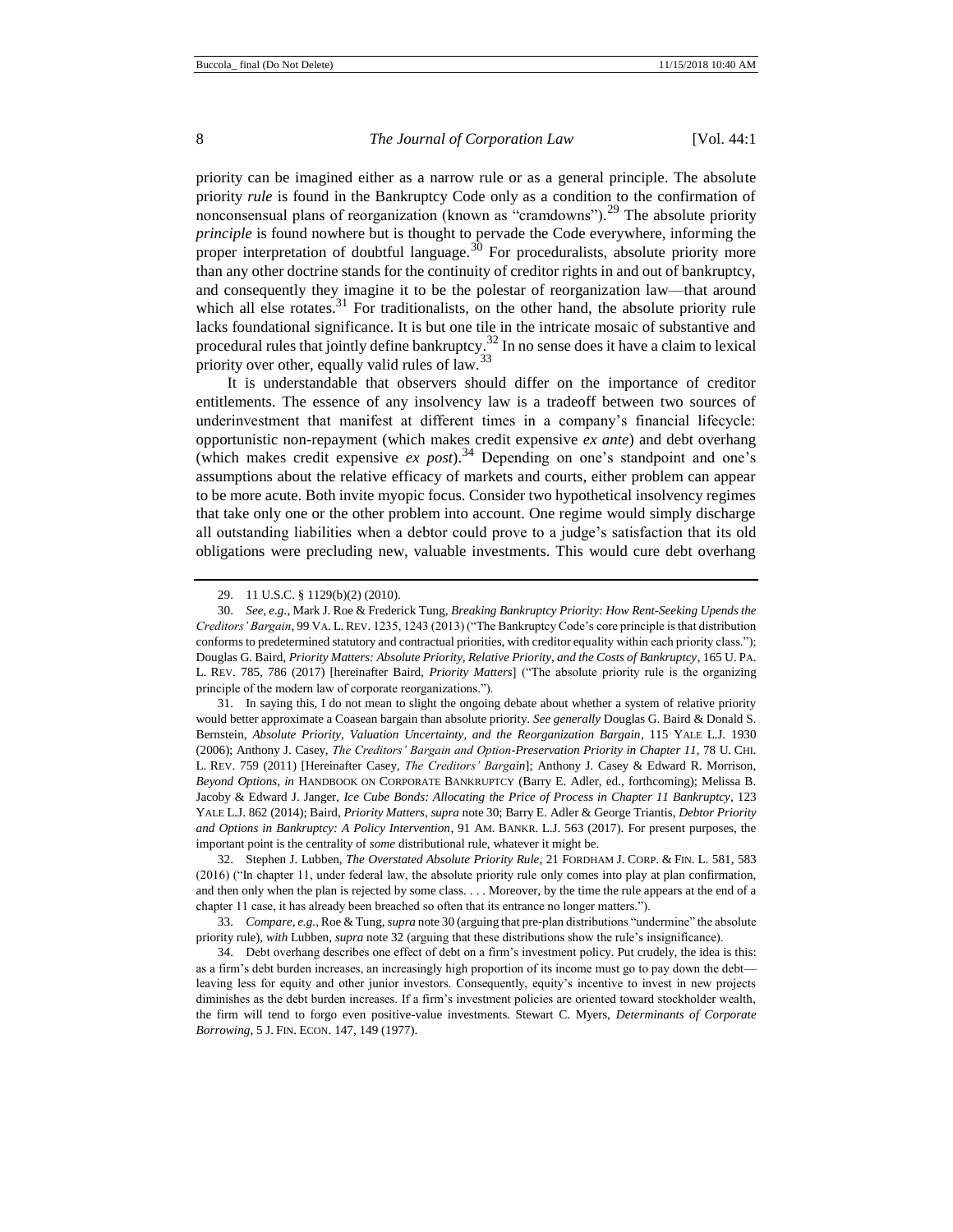outright while exacerbating the threat of debtor opportunism. An alternative regime would lack a debt composition mechanism altogether. It would be a "no bankruptcy" system. Credit might be easier to come by in healthy states of the world, but in distressed states of the world the prospect of recapitalization would be left to the vagaries of negotiation. Neither extreme is likely to be optimal, but one can see how each corresponds to a plausible way of thinking about the world.<sup>35</sup> What is remarkable, then, is not the existence of two conflicting perspectives on the appropriate premises of reorganization law, but the unique way both perspectives have come to shape interpretation of the Bankruptcy Code.

# III. BANKRUPTCY'S TWO FACES

In the 20 years since Baird characterized the proceduralist and traditionalist views, reorganization doctrine appears to have instantiated the intuitions underlying both perspectives—although not at the same time.<sup>36</sup> What I call the entitlement paradigm colors interpretation of the Bankruptcy Code during a case's concluding phases. Under the entitlement paradigm, ambiguity in the Code is resolved so as to protect the substance and not just the form of creditors' distributional priorities. Practices that can undermine these priorities are condemned where not clearly authorized, even if in some instances they might yield greater total recoveries for the debtor's investors.<sup>37</sup> What I call the discretion paradigm colors interpretation of the Code during a case's beginning phases. Under the discretion paradigm, ambiguity is resolved so as to promote debtor and judicial discretion. Practices that might facilitate a value-maximizing reorganization are approved where not clearly prohibited, even if in some instances they can undermine priority expectations.<sup>38</sup>

The coexistence of the discretion and entitlement paradigms poses no technical conflict. Because only one paradigm governs at a time, the law never simultaneously points in inconsistent directions. Discretion and entitlement do, however, seem to bespeak policy tension, because facially they reflect differing views about the significance of distributional expectations. Consider the treatment of a debtor's attempt to pay in full one of its prepetition unsecured debts. $39$  At the end of the case, under the entitlement paradigm, the analysis is easy. The two relevant questions are (i) whether all senior claims are also being paid in full and, if not, (ii) whether the impaired claimants consent to their treatment.<sup>40</sup> In

<sup>35.</sup> For an argument that mandatory liquidation might be optimal, *see* Barry E. Adler, *A Theory of Corporate Insolvency*, 72 N.Y.U. L. REV. 343, 367–75 (1997).

<sup>36.</sup> This is so for Chapter 11. Interestingly, other chapters of the Bankruptcy Code lack this dual-paradigm structure. Chapter 7, which mandates liquidation of the debtor's assets followed by a distribution of proceeds, focuses on creditor entitlements. Chapter 9, meanwhile, is understood to vest the debtor and bankruptcy judge with broad discretion throughout proceedings and even with respect to plan confirmation. *See* Vincent S.J. Buccola, *Law and Legislation in Municipal Bankruptcy*, 38 CARDOZO L. REV. 1301, 1304 (2017).

<sup>37.</sup> The entitlement paradigm can be associated with the Pareto efficiency norm. An insolvent debtor's assets might be most valuable in the hands of old equity or management; but if so, junior investors must buy senior investors' rights. Two features of plan confirmation—voting by class (majority of claims and two-thirds by value) and the cramdown power—are aimed at mitigating holdout problems.

<sup>38.</sup> The discretion paradigm can be associated with the Kaldor-Hicks efficiency norm. Creditor entitlements are undermined if necessary to maximize the debtor's total value to all constituents, including those who lack a legal claim on the firm. Compensation for the creditor's loss is not required.

<sup>39.</sup> This is an important issue to be considered in detail below. *See infra* Part III.B.

<sup>40.</sup> Consent as used here is given by a vote of similarly situated claimants. Unanimity is not required, provided that each creditor receives at least as much as in a hypothetical liquidation. *See* 11 U.S.C. §§ 1126,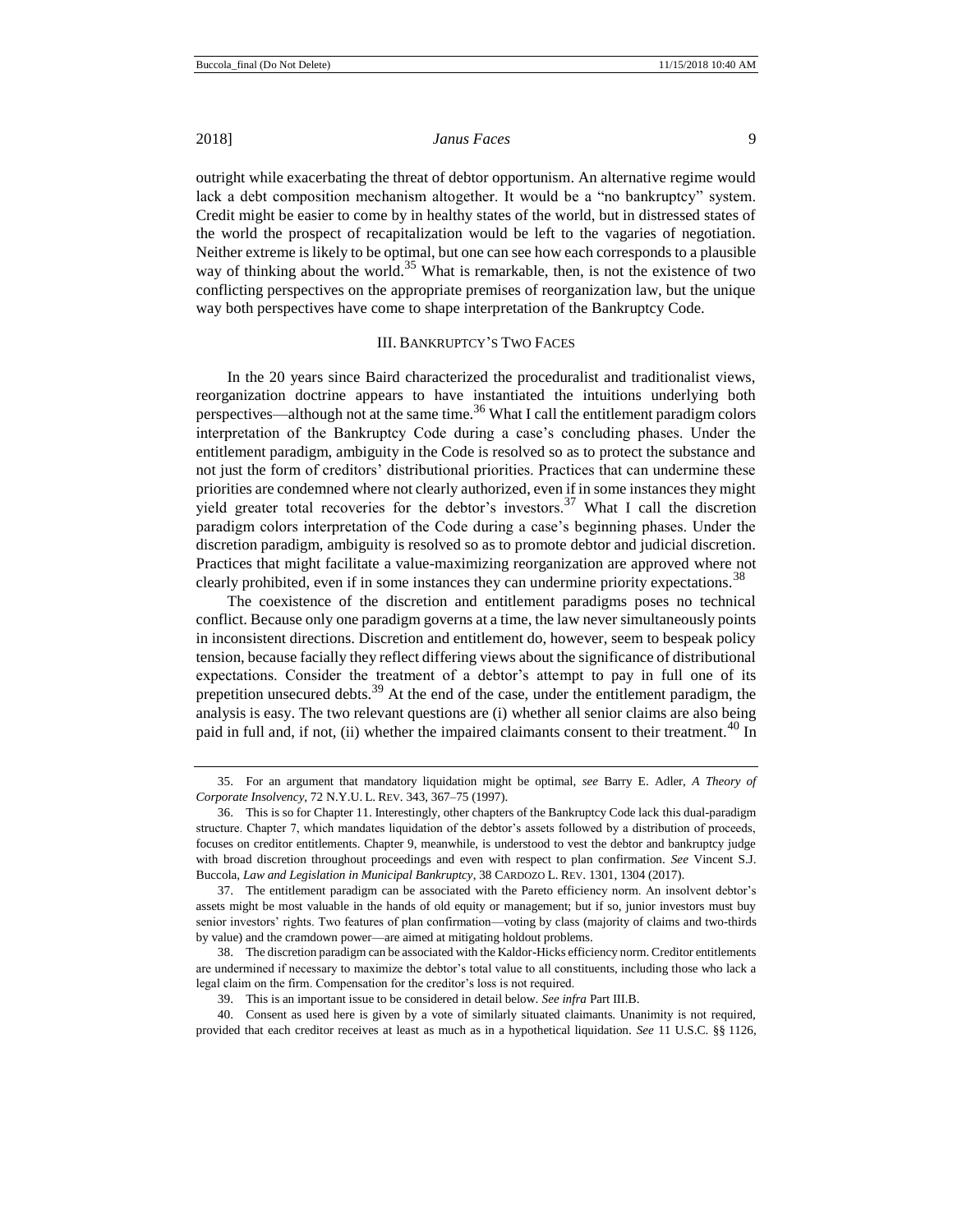other words, the absolute priority rule supplies the sole consideration. At the beginning of the case, under the discretion paradigm, things are not so simple. The payment of a prepetition debt offends no concrete rule of bankruptcy. It does not offend the absolute priority rule, understood *as a rule*, because, at the risk of repetition, that rule operates only when a debtor seeks to cram down a plan of reorganization or when the estate's assets are to be liquidated.<sup>41</sup> As I say, the approach taken under the discretion paradigm does not technically conflict with the approach taken under the entitlement paradigm. On the other hand, the payment of an unsecured claim at the beginning of bankruptcy is surely at odds with the weight ascribed to priority entitlements at bankruptcy's end, because early distributions can cause a state of affairs in which total bankruptcy recoveries deviate substantially from what priority norms would prescribe.

To make the intuition clear before we continue, compare two variations on a simple case. Both feature a Debtor who enters bankruptcy with \$200 worth of assets and \$300 of liabilities. Bank, which has a security interest in all of Debtor's assets, is owed \$150.  $C_1$ and  $C_2$  are unsecured creditors owed \$75 each, but  $C_1$  has a priority claim. In the first variation, the case proceeds immediately to a plan of reorganization or a liquidation, and absolute priority defines the creditors' relative shares.<sup>42</sup> Bank, being fully secured, takes \$150.  $C_1$  takes the remaining \$50, for a recovery of 67 cents on the dollar, and  $C_2$  takes nothing. In the second variation, Debtor transfers \$25 to  $C_2$  on the first day of bankruptcy, long before a plan is to be proposed or Debtor's assets liquidated. Absolute priority continues to govern distributions at the case's eventual conclusion; but now, all else remaining the same, the rule applies to an estate worth only \$175. Bank is again paid in full, and  $C_2$  still takes nothing under the final distribution. But now  $C_1$  takes only \$25, a return of 33 cents on the dollar, and  $C_2$ , unlike in the first variation, ends up with a positive return from the bankruptcy if not from the final distribution.

#### *A. The End: Looking to the Past*

The entitlement paradigm is a creature of the Supreme Court's reorganization jurisprudence. The Justices have struck a consistent stance since the Bankruptcy Code went into effect in 1979. $^{43}$  In what follows, I describe each of the four cases decided under the Code in which the Court has wrestled with the conditions on which bankruptcy may conclude. The cases deal with three basic issues: the scope of the "new value corollary" to the absolute priority rule, the place of credit bidding in plan-based auctions, and the legality of the priority-sidestepping structured dismissal (that is, *Jevic*). The common thread is this: in each instance, the Justices confronted the legality of a practice with some textual warrant but also with the capacity to erode distributional entitlements, and in each instance the Justices showed solicitude for the absolute priority norm as an end meriting protection beyond or in addition to the Code's narrow textual commands.<sup>44</sup>

<sup>1129(</sup>a)(7) (2010).

<sup>41.</sup> *See supra* not[e 29](#page-7-2) and accompanying text.

<sup>42.</sup> For convenience, assume that Debtor's going-concern surplus is exactly zero.

<sup>43.</sup> Bankruptcy Reform Act, Pub. L. No. 95-598, 92 Stat. 2549 (1978).

<sup>44.</sup> The cases also suggest that, were the justices to weigh in on the propriety of "gifting" plans, they would agree with the skeptical approach of the Second and Third Circuits. *See In re* DBSD N. Am., Inc., 634 F.3d 79, 100 (2d Cir. 2011) (holding that plan allocating some of secured creditors' collateral to junior creditor may not be crammed down over objection of "skipped," intermediate priority creditor); *In re* Armstrong World Indus.,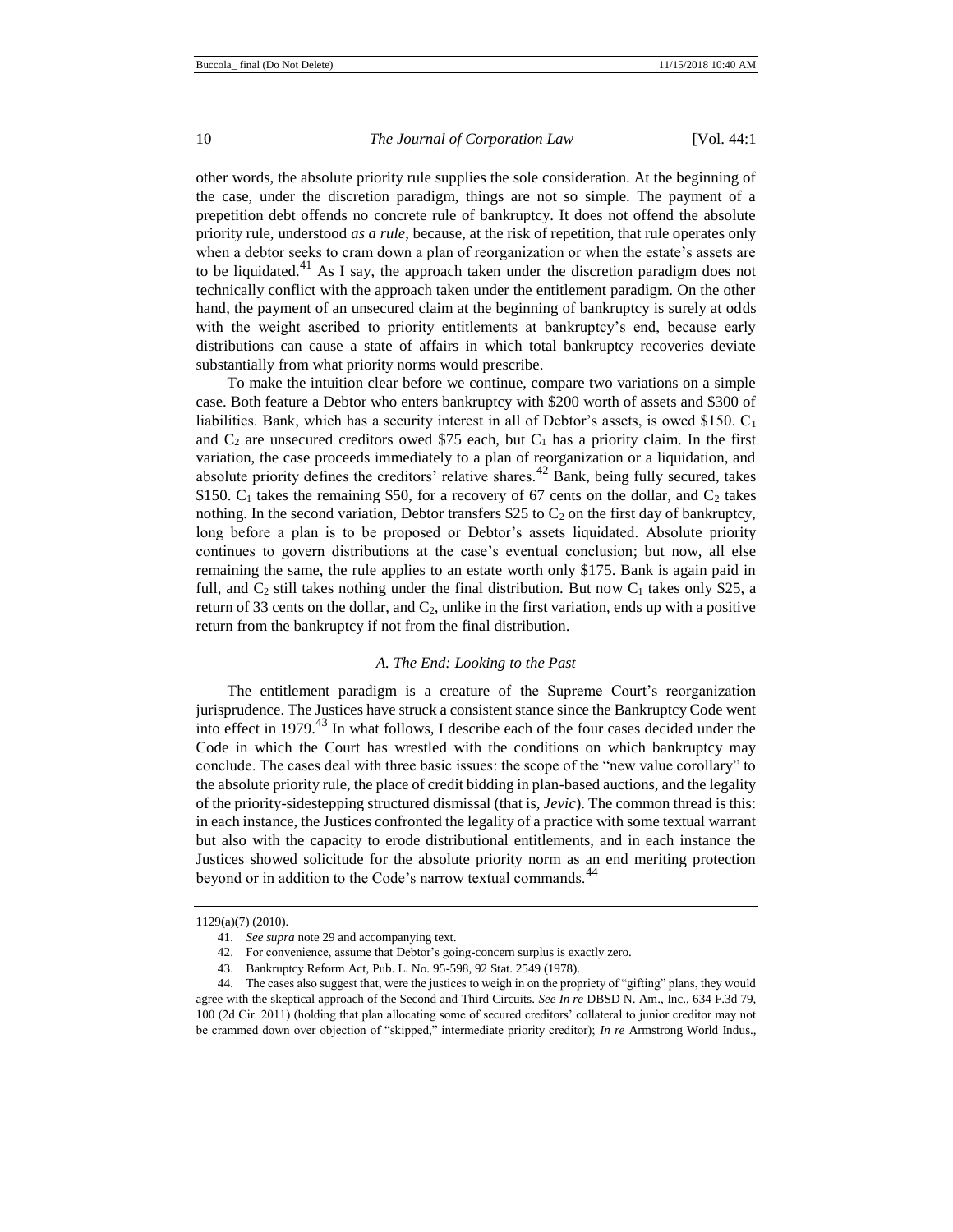*The new value corollary*—The pattern began to emerge in the Court's two decisions on the scope of what is called the "new value corollary." Above, I described the absolute priority rule as mandating the waterfall distribution of debtor property absent the consent of senior creditors to worse treatment. We must now confront one complication. As codified, the absolute priority rule declares that a proposed plan of reorganization may not be crammed down if it both (i) impairs a senior investor's claim and (ii) grants a junior investor value "on account of" her prebankruptcy interest in the debtor.<sup>45</sup> A corollary to the rule, then, is that a plan granting value to a junior investor *might be* crammed down, even if it impairs a senior claim, if the junior investor takes not on account of her prebankruptcy interest, but on account of some new value she provides the debtor.<sup>46</sup>

What it means to receive a new interest "on account of" an old one remained an open question under the Code for a decade after its enactment. Multiple understandings were plausible.<sup>47</sup> At one extreme, the phrase could be understood to prohibit only the exchange of old securities for new. On this understanding, "on account of" means only that the old security cannot be the *sole* consideration for the new security. The junior investor must provide *something* new. At the other extreme, the phrase could be read to condemn any plan proposing to give a junior investor value that is conditioned on the fact of her prebankruptcy investment. On this reading, "on account of" means that the old security cannot be any part of the consideration for the new security. A broad interpretation of the new value corollary would confer on the bankruptcy judge relatively wide latitude to confirm plans that write down debts while giving a stake in the reorganized company to old equity and old management. A narrow interpretation, by contrast, would allow senior creditors to lean on their distributional entitlements irrespective of their effect on the enterprise's fate.

The scope of the new value corollary first reached the Court in an easy case, *Norwest Bank Worthington v. Ahlers*. <sup>48</sup> The husband-and-wife debtors in *Ahlers* were proprietors of a small farm whose fortunes had declined sharply during the farm financial crisis of the 1980s.<sup>49</sup> After the couple defaulted on loan payments owed to the Bank, they filed a petition under Chapter 11 to forestall collection activities.<sup>50</sup>

Inc., 432 F.3d 507, 509–10 (3d Cir. 2005) (same).

<sup>45.</sup> 11 U.S.C. § 1129(b)(2)(B) (2010) ("[T]he condition that a plan be fair and equitable with respect to a class includes the following requirements. . . . With respect to a class of unsecured claims—(i) the plan provides that each holder of a claim of such class receive or retain on account of such claim property of a value, as of the effective date of the plan, equal to the allowed amount of such claim; or (ii) the holder of any claim or interest that is junior to the claims of such class will not receive or retain under the plan on account of such junior claim or interest any property . . .").

<sup>46.</sup> The idea that junior investors, typically equity, might retain an interest in the debtor by contributing "money or money's worth" is as old as the absolute priority rule itself. *See* Case v. L.A. Lumber Prods. Co., 308 U.S. 106, 122 (1939) ("[W]e believe that to accord 'the creditor his full right of priority against the corporate assets' where the debtor is insolvent, the stockholder's participation must be based on a contribution in money or in money's worth, reasonably equivalent in view of all the circumstances to the participation of the stockholder.").

<sup>47.</sup> For a discussion, see generally Baird & Rasmussen, *Boyd's Legacy*, *supra* not[e 28.](#page-6-0)

<sup>48.</sup> Norwest Bank Worthington v. Ahlers, 485 U.S. 197, 210 (1988).

<sup>49.</sup> *Id.* at 199–200. For more on the macroeconomic context, see generally Barry J. Barnett, *The U.S. Farm Financial Crisis of the 1980s*, 74 AGRIC. HIST. 366 (2000). The farm crisis spurred Congress to enact what is now Chapter 12 of the Bankruptcy Code. Family Farmers Bankruptcy Act of 1986, Pub. L. No. 99-554, § 255, 100 Stat. 3088, 3105 (1986).

<sup>50.</sup> *Ahlers*, 485 U.S. at 199–200.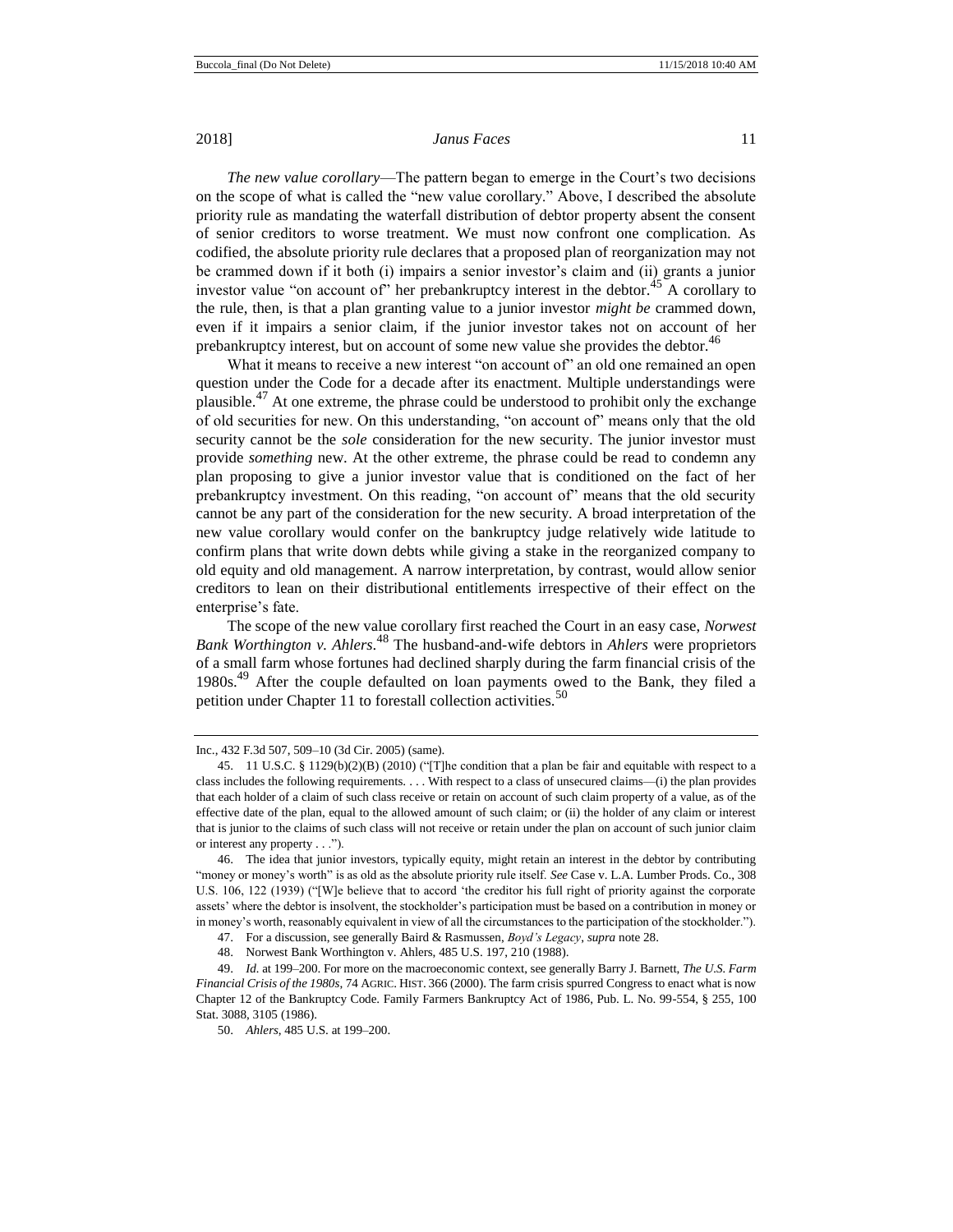The Bank sought relief from the automatic stay, on the ground that no plan of reorganization was feasible.<sup>51</sup> The debtors were too far underwater and had no prospect of alternative financing, the Bank argued; any plan that would allow them to stay in possession of the farm would, therefore, necessarily violate the absolute priority rule. The case reached the Supreme Court when, after a remarkable series of opinions in the lower courts, the Eighth Circuit drafted its own plan of reorganization and sent it to the bankruptcy judge with instructions to confirm.<sup>52</sup> In the Eighth Circuit's view, the Ahlers family could retain an equity interest in the farm by providing the enterprise with new value—to wit, their deep reservoirs of "labor, experience, and expertise."<sup>53</sup>

The Justices would have none of it, reversing in a unanimous decision.<sup>54</sup> A junior investor seeking to retain an interest over the objection of a senior class of impaired claimants must, the Court declared, provide "money or money's worth."<sup>55</sup> To be sure, a vague promise to provide labor or expertise likely has value, but not value of the kind that can be measured easily or reliably.<sup>56</sup> If "new value" were understood to comprehend much more than cash, the rule would vest too much discretion in the bankruptcy courts and grant too little certainty to senior creditors.

A decade later, a more difficult question about the new value corollary's scope reached the Court, and the Justices narrowed judicial discretion further, giving the absolute priority rule about as broad a reading as it can stand. In *Bank of America National Trust & Savings Ass'n v. 203 N. LaSalle Street Partnership*, <sup>57</sup> the debtor, a limited partnership, proposed a plan of reorganization under which an unsecured claim belonging to the Bank would be paid 16 cents on the dollar while some of the debtor's former partners, in exchange for investing new capital, would own all of the reorganized entity's equity.<sup>58</sup> The Bank cried foul. Under the plan, the opportunity to "buy" new equity was limited to old partners. This meant that the old partners got *something* not open to the public at large, even if only an option to invest, notwithstanding the Bank's deep haircut. The bankruptcy judge approved the plan, and the district court and Seventh Circuit affirmed.<sup>59</sup> In their view, the plan assigned new ownership in exchange for new capital contributions, not "on account of" the participants' status as partners in the bankrupt partnership.<sup>60</sup>

The Supreme Court reversed. The Justices identified what they termed a "practical" problem with interpreting the new value corollary as broadly, and hence the absolute priority rule as narrowly, as the lower courts did.<sup>61</sup> Allowing old equity to participate in the reorganized business whenever they contribute substantial new funds would invite measurement "by the Lord Chancellor's foot."<sup>62</sup> An absolute priority rule easily evaded

<sup>51.</sup> *Id.* at 200.

<sup>52.</sup> *Id.*

<sup>53.</sup> *Id.* at 203.

<sup>54.</sup> Justice Kennedy did not participate in the case's decision.

<sup>55.</sup> *Ahlers*, 485 U.S. at 203–04 (quoting Case v. L.A. Lumber Products Co., 308 U.S. 106, 122).

<sup>56.</sup> *Id.* at 204.

<sup>57.</sup> Bank of Am. Nat'l Trust & Savings Ass'n v. 203 N. LaSalle St., 526 U.S. 434, 450 (1999).

<sup>58.</sup> *Id.* at 440.

<sup>59.</sup> *Id.* at 442. 60. *Id.*

<sup>61.</sup> *Id.* at 450.

<sup>62.</sup> *203 N. LaSalle St.*, 526 U.S. at 450.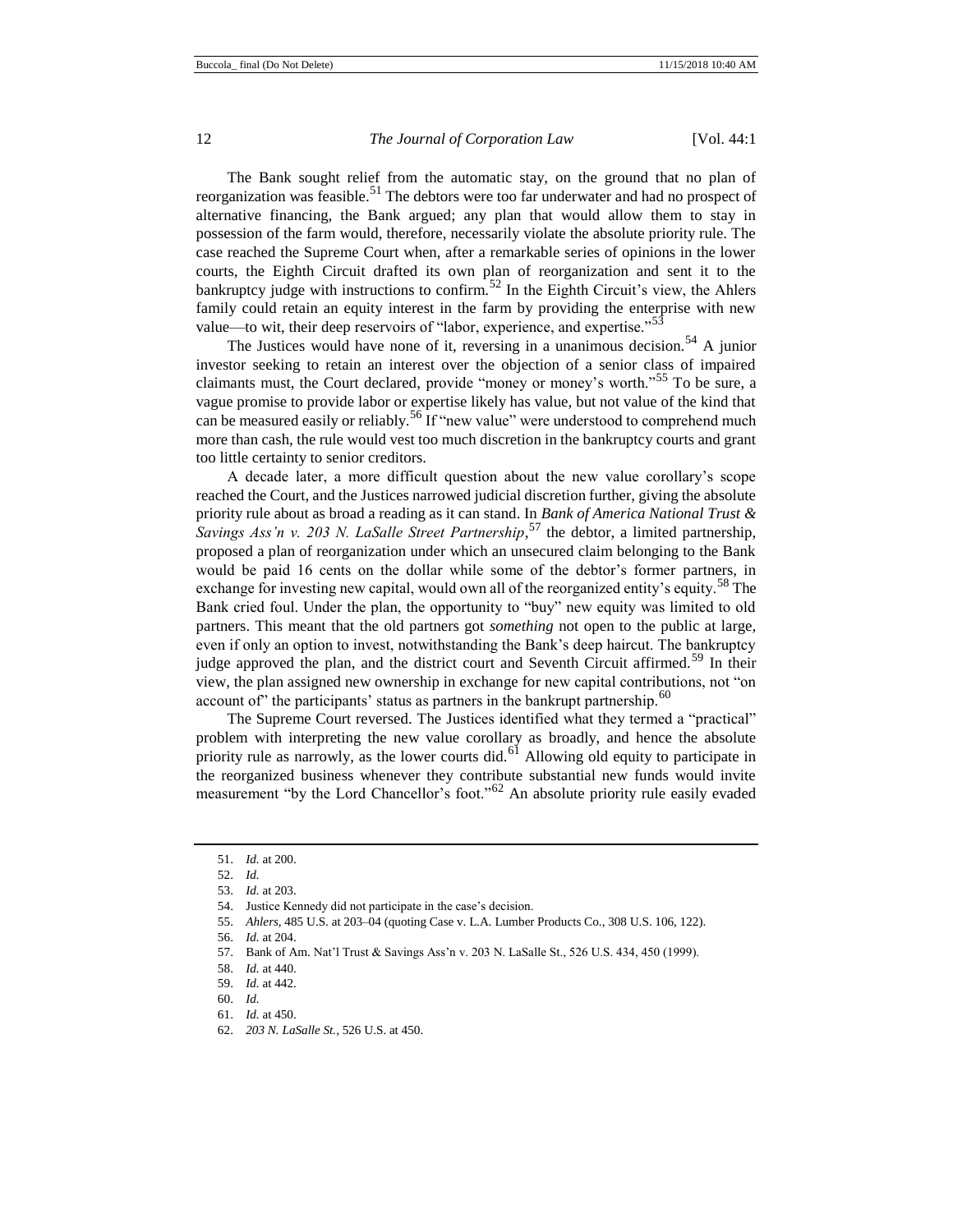"would not be much of an absolute."<sup>63</sup> At the least, the Court held, a plan must provide for a market check on the relationship between the amount of capital old owners contribute and the new ownership interest they receive.<sup>64</sup>

The Court's view of the new value corollary is not unreasonable. On the contrary, *203 N. LaSalle Street* represents an eminently plausible interpretation.<sup>65</sup> But two things are notable. First, the Code's text could have supported much more debtor and judicial leeway.<sup>66</sup> Second, the Court's reasoning relied on the premise that creditors' priority rights must not be susceptible to abridgment, even where a bankruptcy judge thinks modification commercially sensible on the facts before her. The Court understood the Code's policy to protect rule-like distributional priorities even where the Code's text was ambiguous about the matter.

*Credit bidding*—In *RadLAX Gateway Hotel, LLC v. Amalgamated Bank*, <sup>67</sup> the Court confronted the question whether secured creditors have a right to credit bid at an auction conducted under a plan of reorganization. A credit bid is a secured creditor's offer to offset its claim, instead of or in addition to paying cash, as consideration for the assets on sale. It is designed to protect the secured creditor's priority in the value of its collateral. The creditor is entitled to the proceeds of the collateral's sale, up to the amount of its secured claim. But a sale can effectively reduce the claim's value if the collateral is sold for below market price, as might happen, for example, when an auction's procedures are designed to favor the debtor's preferred buyer. Credit bidding allows the secured creditor to protect its claim by simply taking the collateral if, in its view, the collateral is worth more than the highest cash bid.

The Bankruptcy Code provides that a plan of reorganization can be crammed down over the objection of a secured creditor class if the plan has one of three features: (i) the plan disposes of collateral subject to existing liens; (ii) the plan calls for the sale of collateral free and clear of existing liens and provides that the secured creditor may credit bid; or (iii) the plan provides the secured creditor with "the indubitable equivalent" of its secured claim.<sup>68</sup> In *RadLAX*, the debtors sought to cram down a plan under which collateral would be sold free and clear of liens, but in which the secured creditor would have no credit bidding rights.<sup>69</sup> The debtors proposed to satisfy the cramdown strictures by providing the indubitable equivalent of the secured claim. A unanimous Court rejected the debtors' theory as a nonstarter.<sup>70</sup> Despite the linguistic plausibility of their argument,<sup>71</sup> the Court held that every plan-sponsored auction must permit credit bidding if assets are to be sold free and clear of liens.

*Structured dismissals*—The latest and most vivid example of the entitlement

68. 11 U.S.C. § 1129(b)(2)(A) (2010).

69. *RadLAX*, 566 U.S. at 642.

<sup>63.</sup> *Id.*

<sup>64.</sup> *Id.* at 454–56.

<sup>65.</sup> *Id.*

<sup>66.</sup> Certainly some commentators understood it more broadly. *See generally* Randolph J. Haines, *The Unwarranted Attack on New Value*, 72 AM. BANKR. L.J. 387 (1998); Elizabeth Warren, *A Theory of Absolute Priority*, 1991 ANN. SURV. AM. L. 9 (1992).

<sup>67.</sup> RadLAX Gateway Hotel, LLC v. Amalgamated Bank, 566 U.S. 639, 639 (2012).

<sup>70.</sup> *Id.* at 649.

<sup>71.</sup> For discussion of the scalar implicature problem at the heart of the linguistic analysis, see Douglas G. Baird & Anthony J. Casey, *Bankruptcy Step Zero*, 2012 SUP. CT. REV. 203 (2012).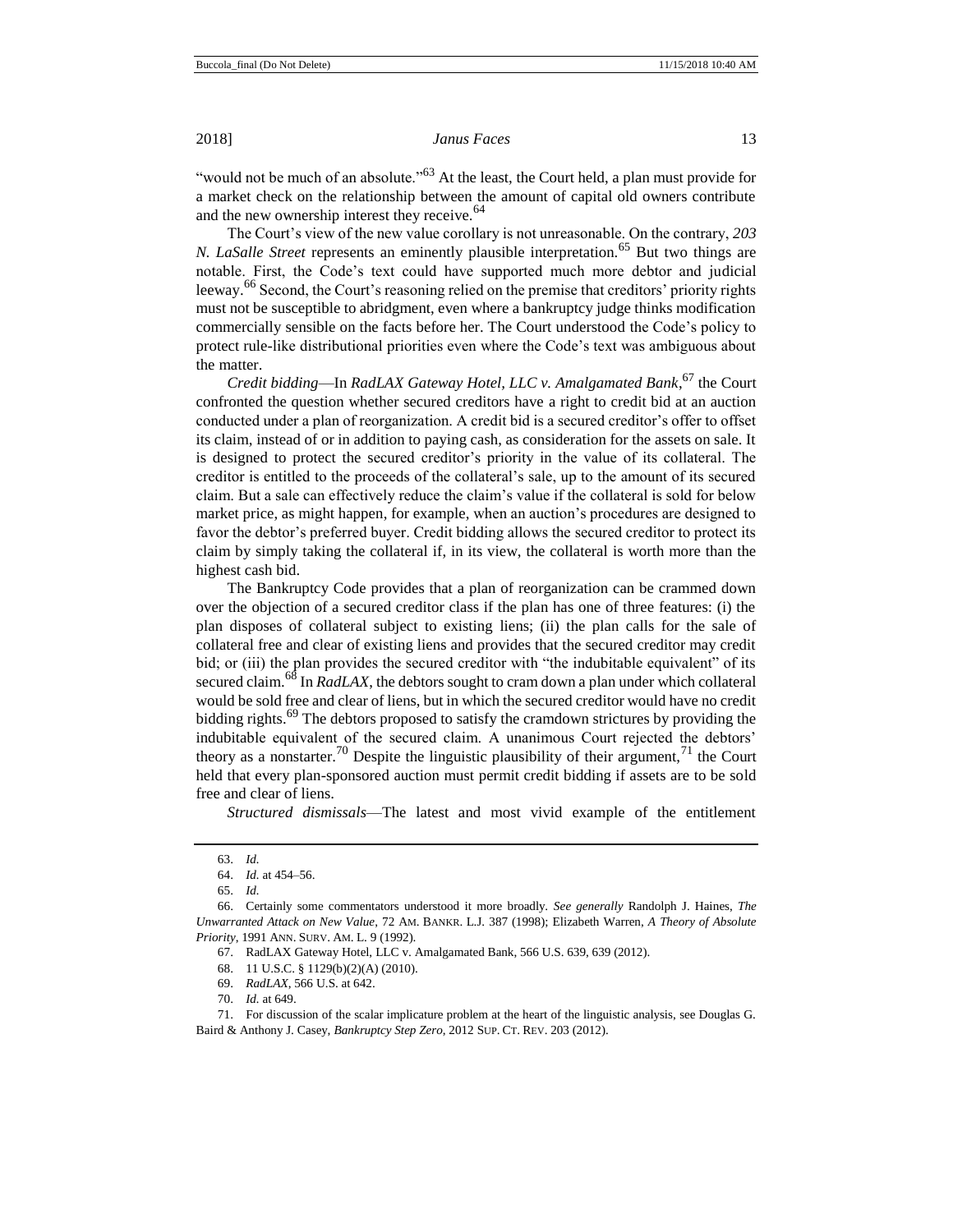<span id="page-13-0"></span>

paradigm at work is found in *Jevic*, which holds that the Bankruptcy Code forbids "structured dismissals" that sidestep distributional priority rules.<sup>72</sup> What is so striking about *Jevic* is that, unlike in the previous examples, the Justices reach a result seemingly contrary to the Code's text in order to protect the sanctity of creditor priorities at bankruptcy's end.

Some background.<sup>73</sup> There are three ways for a case filed under Chapter 11 to conclude: with confirmation of a plan of reorganization;<sup>74</sup> with conversion to Chapter 7, followed by liquidation of the debtor's assets and distribution of proceeds;  $^{75}$  or with dismissal.<sup>76</sup> The Code specifies adherence to distributional priorities in the case of plan confirmation and liquidation. For the bankruptcy judge to confirm a plan over the dissent of even a single impaired creditor class, the plan must distribute value according to absolute priority.<sup> $77$ </sup> If a case is converted to Chapter 7 and the debtor's assets liquidated, proceeds are likewise distributed according to defined priorities.<sup>78</sup> This leaves dismissal. When a bankruptcy case is dismissed, as a matter of course the dismissal order unwinds any changes in the claimants' relative positions effected during the case's pendency, restoring the parties as nearly as possible to the status quo ante.<sup>79</sup> But the Code allows the bankruptcy judge to stipulate in the dismissal order, "for cause," that changes will not be unwound.  $80$ Transfers made during the bankruptcy, liens destroyed, preferences avoided, settlements entered—all stick upon the bankruptcy judge's say-so. A structured dismissal is, then, a dismissal designed to change the relative positions of a debtor's claimants using the distinctive attributes of the bankruptcy forum, but without needing to comply with the requirements of a plan confirmation or liquidation process.

<span id="page-13-1"></span>Which brings us to the facts of *Jevic*. The affiliated debtors—which, to avoid unnecessary confusion, I will call simply "Jevic"—were in the trucking business. In 2006, the company was the subject of a leveraged buyout financed by Sun Capital Partners (which acquired the equity) and CIT Group (which took on the senior debt).<sup>81</sup> Business fared poorly as the financial crisis loomed, and within two years the company filed a petition under Chapter 11 and wound down business.<sup>82</sup>

To understand the dispute that reached the Supreme Court, two post-filing developments are important to note. First, a group of former Jevic employees—truck drivers who were laid off when the company wound down operations—filed WARN Act

<sup>72.</sup> Czyzewski v. Jevic Holding Corp, 137 S. Ct. 973, 986–87 (2017).

<sup>73.</sup> For a more extensive statement of the case's facts and a critique of decision-making processes in the bankruptcy court, see Melissa B. Jacoby, *Corporate Bankruptcy Hybridity*, 166 U. PA. L. REV. (forthcoming 2018) (manuscript at 30–39).

<sup>74.</sup> Plan confirmation is governed by 11 U.S.C. § 1129.

<sup>75.</sup> 11 U.S.C. § 1112 (2010); 11 U.S.C. § 726 (2010).

<sup>76.</sup> *Id.* at § 1112(b) (2010).

<sup>77.</sup> *See id.* § 1129(b)(1)–(2). It is not uncommon for consensual plans to violate absolute priority. *See, e.g.*, Ayotte & Morrison, *supra* note [13,](#page-3-0) at 513 (finding that equity received a payout in 18% of large-company bankruptcies filed in 2001). When equity holders receive value in a consensual plan, it signals either or both of two possibilities: there is nuisance value in extinguishing the equity's procedural rights, or there is a consensus view that the debtor's assets will be most valuable if old equity remains invested going forward.

<sup>78.</sup> 11 U.S.C. §§ 507, 726 (2010).

<sup>79.</sup> 11 U.S.C. § 349(b) (1994).

<sup>80.</sup> *Id.*

<sup>81.</sup> Czyzewski v. Jevic Holding Corp, 137 S. Ct. 973, 980 (2017).

<sup>82.</sup> *Id.*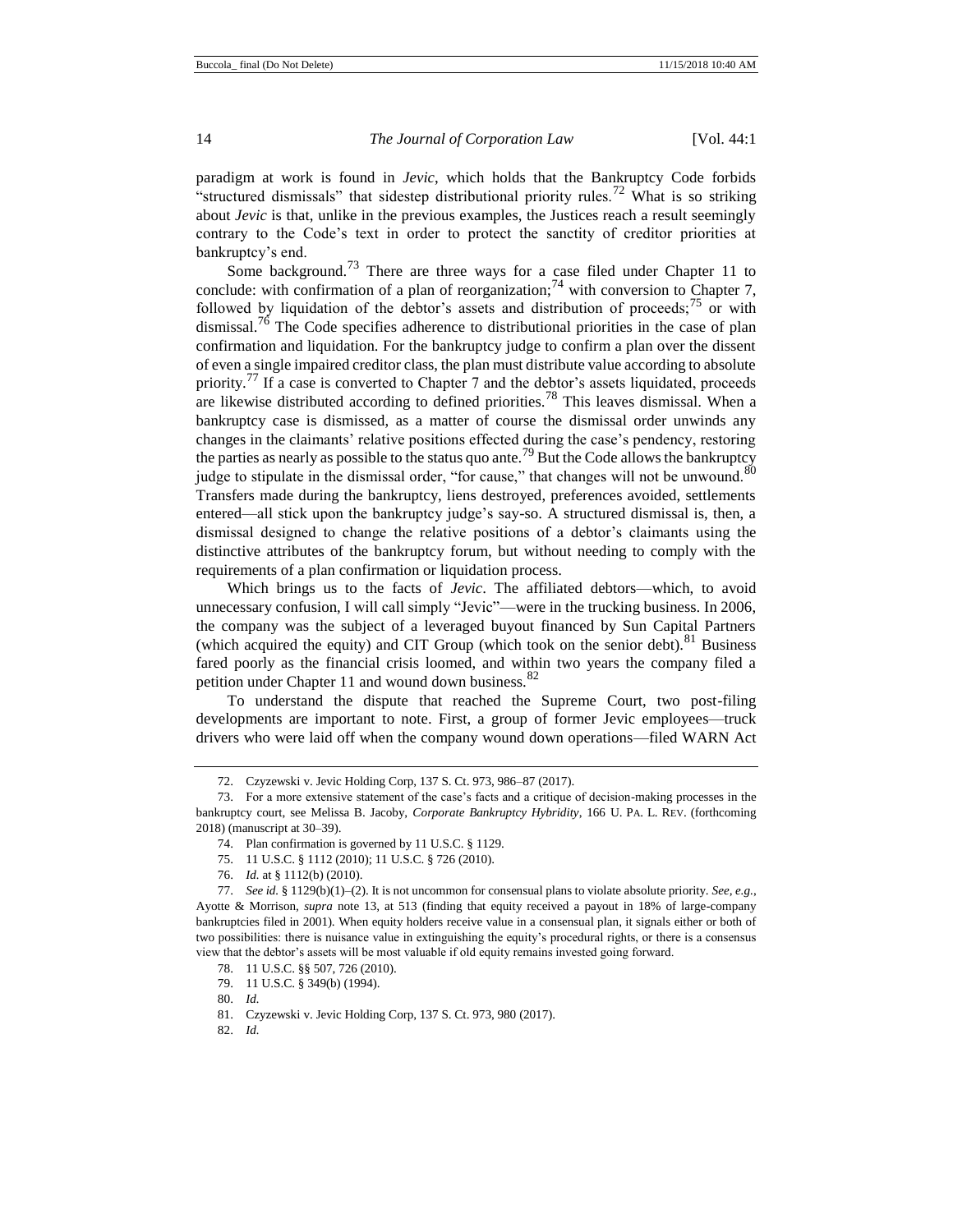claims against the company and Sun Capital for firing them without sufficient notice.<sup>83</sup> This litigation resulted in a judgment against Jevic and, importantly, an \$8.3 million priority unsecured claim against the estate.<sup>84</sup> Second, the Creditors' Committee won permission from the bankruptcy judge to pursue fraudulent transfer claims against Sun Capital and CIT Group, on behalf of the Jevic estate, on the theory that the 2006 buyout had rendered the company insolvent and hence expropriated value from its creditors.<sup>85</sup>

Here things get interesting. Because Jevic had few assets available for distribution, the proceeds of any plausible fraudulent transfer settlement would flow to the Drivers, on account of the priority of their claims (after paying the administrative expenses of the bankruptcy). So the Creditors' Committee hatched a plan with Sun Capital and CIT Group. Instead of paying settlement money into Jevic's estate, as settling defendants ordinarily would do, Sun Capital and CIT Group would direct funds into a newly formed trust, the beneficiaries of which included unsecured creditors other than the Drivers. The bankruptcy judge would then bless the settlement—extinguishing the fraudulent transfer claims—and order the case dismissed with stipulation. The plan worked. The Drivers objected that their priority was being subverted, but the bankruptcy judge entered an order implementing the structured dismissal, and the district court and Third Circuit affirmed.<sup>86</sup>

To the surprise of almost no one, the Supreme Court reversed, reading the Code to prohibit structured dismissals that sidestep otherwise prevailing priority rules. $87$  The Court's opinion did not, however, rely on anything in the Code's text affirmatively prohibiting such dismissals. Nor could it. Formally, a structured dismissal is nothing more than an order achieving three ends simultaneously: the approval of a settlement, the dismissal of the bankruptcy case, and a stipulation that dismissal not unwind the settlement's effect. As *Jevic* acknowledged, a bankruptcy judge's authority to do each of these three things is textually assured—and nothing in the Code stops the judge from combining them in a single order.<sup>88</sup> Rather, the Justices relied on the normative importance of distributional entitlements.<sup>89</sup> As they put it (in an appropriately obscure, passive

<sup>83.</sup> *Id.* at 980–81. The Drivers sought to "pierce the veil" and hold Sun Capital, as Jevic's sole stockholder, liable for the company's statutory violation. Sun ultimately prevailed, but not until after the structured dismissal was negotiated and ordered.

<sup>84.</sup> *See* 11 U.S.C. § 507(a)(4)(A) (2016) (listing types of expenses and claims to be paid in order by priority).

<sup>85.</sup> *Jevic*, 137 S. Ct. at 981. For discussion of the theoretical merits of such claims, see generally Baird & Jackson, *supra* note 17. *See also* Vincent S.J. Buccola, *Beyond Insolvency*, 62 U. KAN. L. REV. 1, 29–37 (2013) (arguing that fraudulent transfer, in conjunction with the fiduciary norms of corporate law, point to a managerial norm of asset-value maximization).

<sup>86.</sup> *Jevic*, 137 S. Ct. at 981–82.

<sup>87.</sup> *Id.* at 978.

<sup>88.</sup> *Id.* at 984–85. The Federal Rules of Bankruptcy Procedure empower the bankruptcy judge to approve settlements. FED. R. BANKR. P. 9019. The Code empowers the judge to dismiss cases and stipulate the effect of dismissal under 11 U.S.C. § 349(b).

<sup>89.</sup> Because the Code affirmatively grants the bankruptcy judge power to do these things, the legality of her decision to do them in a given case is arguably better described as a matter of discretion. It is plausible to say that combining the powers to sidestep priority norms is an abuse of discretion per se. This line of argument would not have helped the Drivers in the Supreme Court, however, as they had already forfeited arguments about discretion. In any event, the Justices seem disinclined toward discretion-based limitations on bankruptcy judge authority. *Compare* Vincent S.J. Buccola & Ashley C. Keller, *Credit Bidding and the Design of Bankruptcy Auctions*, 18 GEO. MASON L. REV. 99, 117 (2010) (arguing that refusal to permit credit bidding constitutes a per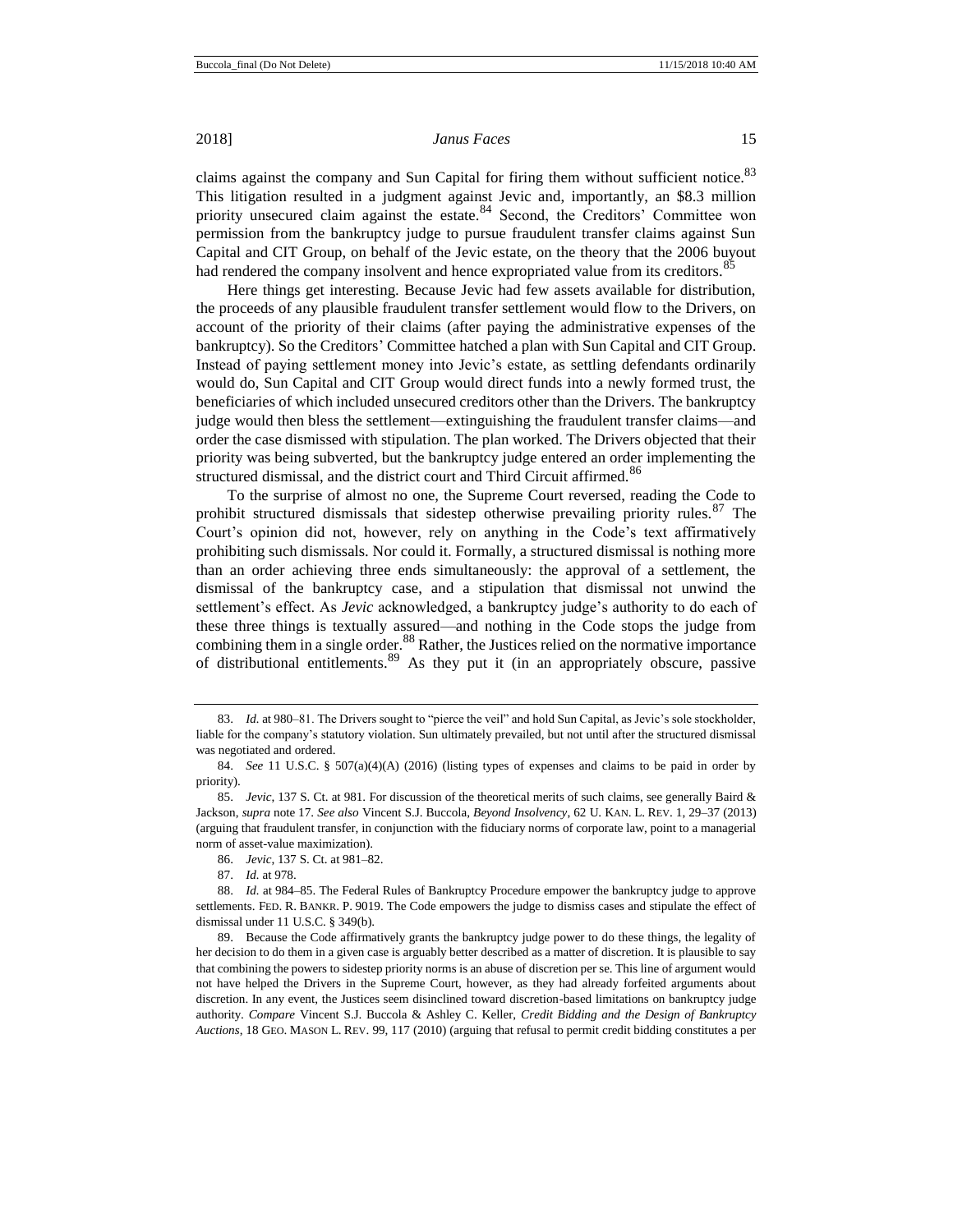construction), the waterfall priority scheme "has long been considered fundamental."<sup>90</sup> Priorities, they reminded readers, constitute "a basic underpinning of business bankruptcy law."<sup>91</sup> This being so, nothing less than a clear statement from Congress authorizing priority-sidestepping structured dismissals would do. In short, *Jevic* condemned the structured dismissal not because the order in question violated any textual prohibition or command, but because, in the Court's view, any resolution of a bankruptcy that undermines creditor entitlements is inherently suspect.

#### *B. The Beginning: Looking to the Future*

A radically different framework colors interpretation of the Bankruptcy Code during the early stages of a reorganization case. The discretion paradigm's foothold is section 363(b)(1) of the Code, which provides that "[t]he trustee, after notice and a hearing, may use, sell, or lease, other than in the ordinary course of business, property of the estate . . . .<sup>992</sup> The courts have read section 363 capaciously to confer sweeping discretion on the debtor, under the bankruptcy judge's watchful eye. Of particular note, the debtor is understood to able to pay prepetition claims if doing so might foster a successful reorganization, even where the effect, inevitably, is to risk undermining distributional priorities.<sup>93</sup> Paying claims is, after all, one "use" of the estate's property. It is not that creditor priorities are to be ignored under the discretion paradigm. Priorities matter. But they do not stand on their own ground. The risk that a creditor's priority might be effectively frustrated is alone no reason to block credible business decisions aimed at helping the debtor maintain operational continuity while restructuring its balance sheet.

As reorganization practice exists today, debtors have a number of mechanisms at their disposal to prefer one or another set of creditors. Each has been the subject of extensive debate, and I am not the first to recognize that they combine to erode the force of absolute priority.<sup>94</sup> It will thus do simply to sketch three oft-used means by which debtors can pay prepetition debts in a priority-sidestepping manner: critical vendor orders, debt roll ups, and legal settlements. $^{95}$  In combination, they illustrate the discretion paradigm's broad reach.

*Critical Vendor Orders*—Early in reorganization proceedings, often on bankruptcy's first day, debtors sometimes file a motion seeking court permission to pay prepetition debts

se abuse of discretion), *with* RadLAX Gateway Hotel, LLC v. Amalgamated Bank, 566 U.S. 639, 644–47 (2012) (finding a requirement to allow credit bidding in the text of 11 U.S.C. § 1129).

<sup>90.</sup> *Jevic*, 137 S. Ct. at 983.

<sup>91.</sup> *Id.*

<sup>92.</sup> 11 U.S.C. § 363(b)(1) (2010).

<sup>93.</sup> *See infra* Part IV.B (discussing the diminishing signal quality of efficient redistributions).

<sup>94.</sup> For dueling interpretations of the phenomenon, compare Roe & Tung, *supra* note [30,](#page-7-0) with Lubben, *supra* not[e 32.](#page-7-1)

<sup>95.</sup> The most obvious way a debtor can privilege low-priority obligations is by assuming favored leases or executory contracts. See 11 U.S.C. § 365(a) (2005) (stating that a trustee may "assume or reject any executory contract or unexpired lease of the debtor"). To do so, the debtor must cure any defaults. 11 U.S.C. § 365(b) (2005). The counterparty is paid in full (minus the time-value of money) for what, if the contract were rejected, would amount only to a general unsecured claim. The prospect of strategic behavior is easy to see. *See, e.g.*, Lubben, *supra* not[e 32,](#page-7-1) at 596–98. But I omit contract assumption from my analysis because the Code explicitly authorizes it. 11 U.S.C. § 1124(2) (2005). Normative paradigms are characterized instead by the practices that are simply assumed under it or else understood to be authorized by dubious or vague texts.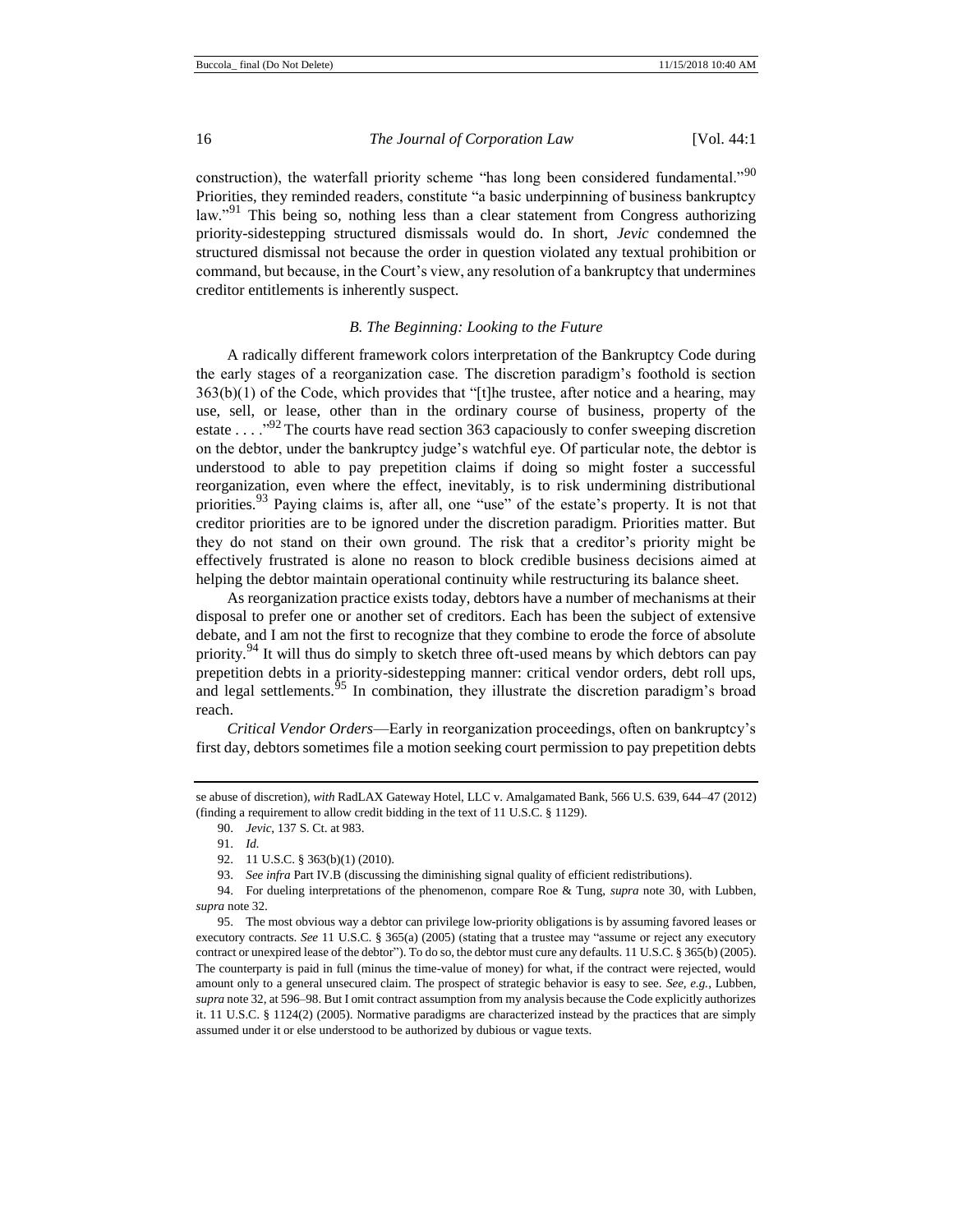owed to "critical vendors"—trade counterparties without whose goods or services, it is claimed, operations would halt.<sup>96</sup> These debts are typically general unsecured obligations that would face a deep discount or be wiped out entirely if the vendors were obliged to wait in line with the rest of the claimants. Instead, by threatening to cut off resources—or, more accurately, by encouraging the debtor to *represent* such a threat to the court—critical vendors receive 100 cents on the dollar.<sup>97</sup>

Debtors routinely file critical vendor motions, and courts routinely grant them. One recent study examined a sample of 63 cases filed in 2013. It found that debtors sought to pay critical vendors in approximately 75% of the cases and that the debtors' motions were approved in every case.<sup>5</sup>

<span id="page-16-0"></span>*Debt Roll Ups*—The Code authorizes debtors to procure liquidity on favorable terms.<sup>99</sup> In particular, section 364(d) allows the bankruptcy judge to approve debtor-inpossession (or "DIP") financing arrangements under which a newly advanced loan takes priority on par with, or even ahead of, the most senior prepetition secured claimants.<sup>100</sup> In cases where the DIP lender was also the debtor's secured lender before bankruptcy, as is common, the lender may also seek a roll up—an order that the proceeds of the DIP loan be used first to pay off the lender's *prepetition* loan.<sup>101</sup> If it were always clear that the DIP

98. Elizabeth Shumejda, *Critical Vendor Trade Agreements in Chapter 11 Bankruptcy*, 24 AM. BANKR. INST. L. REV. 159, 170–73 (2016). Rich Hynes and Steven Walt provide evidence that critical vendor motions are somewhat less common than Shumedja's study would suggest, but finds that the frequency of critical vendor payments increases with the size of the debtor firm. *See* Richard M. Hynes & Steven D. Walt, *Inequality and Equity in Bankruptcy Reorganization*, 66 U. KAN. L. REV. 865, 889–91 (2018).

<span id="page-16-1"></span><sup>96.</sup> Critical vendor orders have been the focus of sustained scholarly attention. A related and ubiquitous first-day motion seeks to honor prepetition obligations to employees. Wage claims have priority over general unsecured claims, 11 U.S.C. § 507 (2016), so orders allowing their payment are less controversial than are critical vendor orders, even if formally they look quite similar.

<sup>97.</sup> In a 2004 opinion authored by Judge Easterbrook, the Seventh Circuit famously condemned uncritical rubber-stamping of a debtor's critical vendor motions. *In re* Kmart, 359 F.3d 866, 873–74 (7th Cir. 2004). *In re Kmart* stopped short of barring critical vendor orders outright, however. In the 19th century, the Supreme Court had greenlighted payments to trade creditors under two judge-made equitable principles: the six-month rule and the doctrine of necessity. *Id.* at 871 (citing Miltenberger v. Logansport Ry. Co., 106 U.S. 286 (1882) (doctrine of necessity); Fosdick v. Schall, 99 U.S. 235 (1878) (six-month rule)). Although the Seventh Circuit declined to read the Bankruptcy Code as having implicitly adopted those principles, it acknowledged that section 363(b)(1) might provide a textual basis for critical vendor payments in at least some cases. *In re Kmart*, 359 F.3d at 872. After all, section 363 does not limit the uses to which debtor property may be put "outside the ordinary course of business"; it requires only that the judge sign off on the disposition. 11 U.S.C. § 363 (2005).

<sup>99.</sup> 11 U.S.C. § 364 (2012).

<sup>100.</sup> 11 U.S.C. § 364(d) (2012).

<sup>101.</sup> For recent evaluative and empirical work on roll ups, see Frederick Tung, *Do Economic Conditions Drive DIP Lending?: Evidence from the Financial Crisis* 11–12, 25–28 (Bos. Univ. Sch. Of Law, Working Paper No. 16-38, 2017) (on file with author); George Triantis, *Debtor-in-Possession Financing in Bankruptcy*, *in*  RESEARCH HANDBOOK ON CORPORATE BANKRUPTCY LAW 8–9 (Elgar forthcoming); Stuart Gilson et al., Cashing Out: The Rise of M&A in Bankruptcy 17 (Mar. 6, 2016) (unpublished manuscript), https://papers.ssrn.com/sol3/papers.cfm?abstract\_id=2547168. In its 2014 report on the future of Chapter 11, the American Bankruptcy Institute proposed reducing debtor reliance on extraordinary loan provisions such as the roll up. AM. BANKR. INST. COMM. TO STUDY THE REFORM OF CHAPTER 11, FINAL REPORT AND RECOMMENDATIONS 73 (2014) [hereinafter ABI FINAL REPORT AND RECOMMENDATIONS]. But roll ups have been a subject of academic criticism for more than a decade. *See* David A. Skeel, Jr., *Creditors' Ball: The "New" New Corporate Governance in Chapter 11*, 152 U. PA. L. REV. 917, 941–42 (2003) [hereinafter Skeel, *Creditors' Ball*]; David A. Skeel, Jr., *The Past, Present, and Future of Debtor-in-Possession Financing*, 25 CARDOZO L.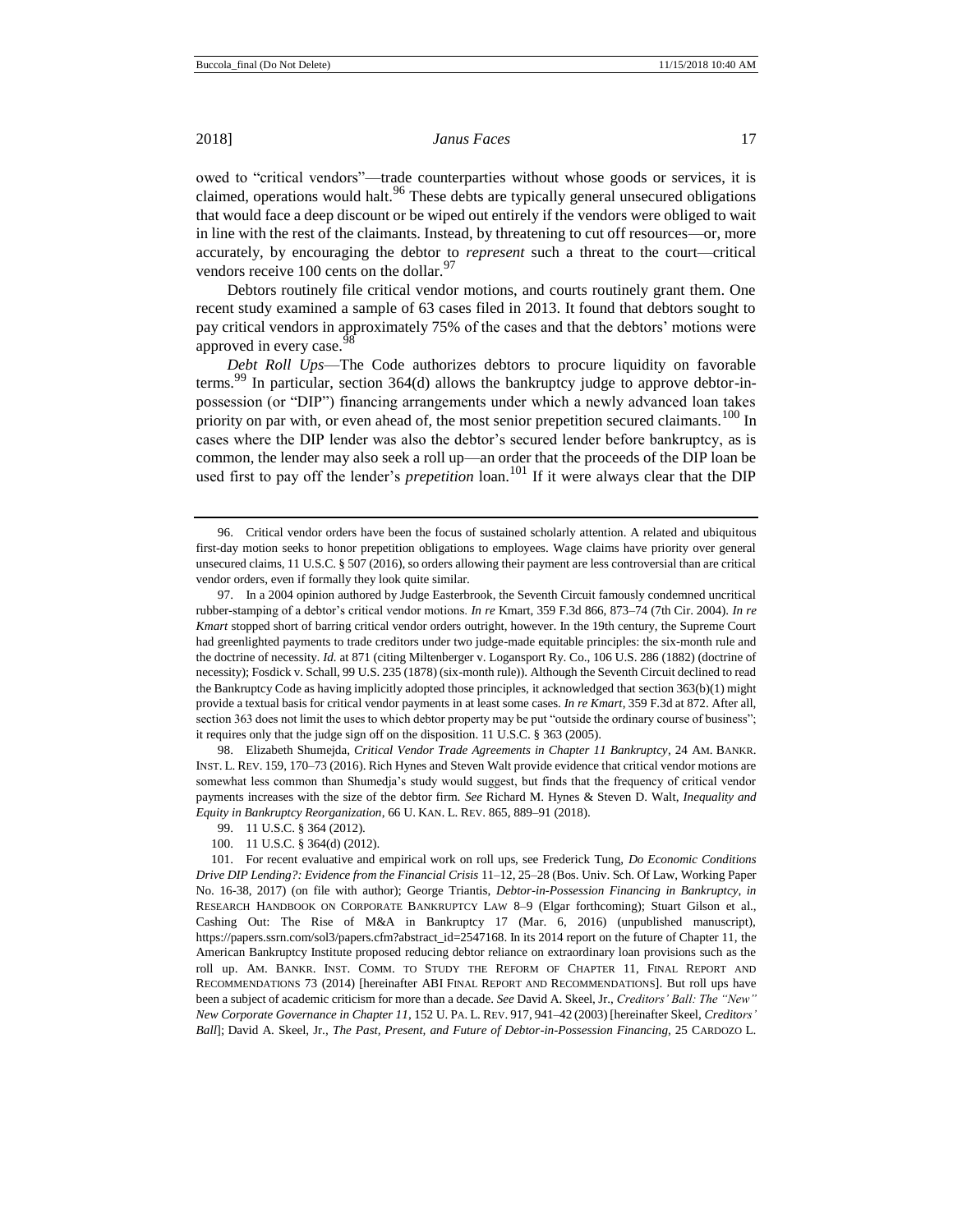lender's prepetition claim was bona fide, fully secured, and first-priority, then a roll up would be of little moment.<sup>102</sup> But DIP lenders value the roll up precisely because these conditions may not hold. As Fred Tung aptly puts it, the roll up "effectively transforms the DIP lender's pre-bankruptcy claim into a fully secured, interest-bearing, high priority postbankruptcy claim, which will effectively get cashed out at the end of the case."<sup>103</sup>

Authorization of the roll up is doubtful. Section 364 offers a way to assure DIP lenders that post-petition funds will be repaid. But it says nothing about the status of pre-petition claims that happen to belong to the same lender.<sup>104</sup> Section 364 authorizes debtors to obtain new capital. But it says nothing about how capital in the debtor's hands is to be deployed. Only an understanding of section 363 underwritten by the discretion paradigm can justify the roll up.<sup>105</sup> The logic is that of the critical vendor order. Indeed, one can think of the roll up as a species of critical vendor order, specifically one in which the "critical" input is working capital rather than enterprise-specific goods or services and in which the "vendor" is a financial institution.

*Settlements*.—Litigation about the validity, type, and amount of a debtor's obligations is common in bankruptcy. If vindicating distributional priorities were always of central concern to reorganization law, one would expect resolutions to involve two steps: first, settle the dispute on terms the bankruptcy judge deems reasonable in light of the facts and applicable law; second, determine what kind of recovery the claimant receives on account of the settlement under the ordinary rules of plan confirmation or liquidation. Only by subjecting settling parties to the same distributional scheme as all the other claimants can one ensure that priorities are respected.

In most bankruptcies, however, the law permits more flexible resolutions. In the Second and Third Circuits, where most large Chapter 11 cases take place, a debtor can distribute estate assets during a case's pendency, under the terms of a settlement blessed by the bankruptcy court, even if it might ultimately undermine distributional priorities.<sup>106</sup>

REV. 1905, 1926–27 (2004); Barry E. Adler, *Bankruptcy Primitives*, 12 AM. BANKR. INST. L. REV. 219, 228 (2004); James J. White, *Death and Resurrection of Secured Credit*, 12 AM. BANKR. INST. L. REV. 139, 180–83 (2004); Kenneth Ayotte & David A. Skeel, Jr., *An Efficiency-Based Explanation for Current Corporate Reorganization Practice*, 73 U. CHI. L. REV. 425, 464–65 (2006).

<sup>102.</sup> The importance of the validity and priority of the lender's security interest is self-evident. Doubt about the collateral's value is at least as significant because the lender is entitled to post-petition interest only if its claim is oversecured. *See* 11 U.S.C. § 502(b)(2) (2012); United Sav. Ass'n of Tex. v. Timbers of Inwood Forest Assocs., Ltd., 484 U.S. 365, 372–73 (1988).

<sup>103.</sup> Tung, *supra* note 101, at 11.

<sup>104.</sup> *Cf. In re* Kmart, 359 F.3d 866, 872 (7th Cir. 2004) (explaining that section 364 "authorizes the debtor to obtain credit . . . but has nothing to say about how the money will be disbursed or about priorities among creditors").

<sup>105.</sup> For a discussion of the statutory basis of roll ups (and the related practice of cross-collateralization), see Hynes & Walt, *supra* not[e 98,](#page-16-0) at 883–85.

<sup>106.</sup> There is a circuit split on this issue. *Compare In re* Iridium Operating LLC, 478 F.3d 452, 467 (2d Cir. 2007) (holding the settlement had a proper business justification), *and In re* Jevic Holding Corp., 787 F.3d 173, 185 (3d Cir. 2015) (holding the settlement had a sufficient basis), *with In re* AWECO, Inc., 725 F.2d 293, 300 (5th Cir. 1984) (holding there were no sufficient facts to determine fairness). In fact, it is this split that prompted the Supreme Court to grant certiorari in *Jevic*, *see* Czyzewski v. Jevic Holding Corp., 137 S. Ct. 973, 987–88 (Thomas, J., dissenting), but the Court resolved the case on narrower grounds as described in the text above. Because Delaware and New York are the site of so many major corporate bankruptcies, the prevailing rule is that of the Second and Third Circuits.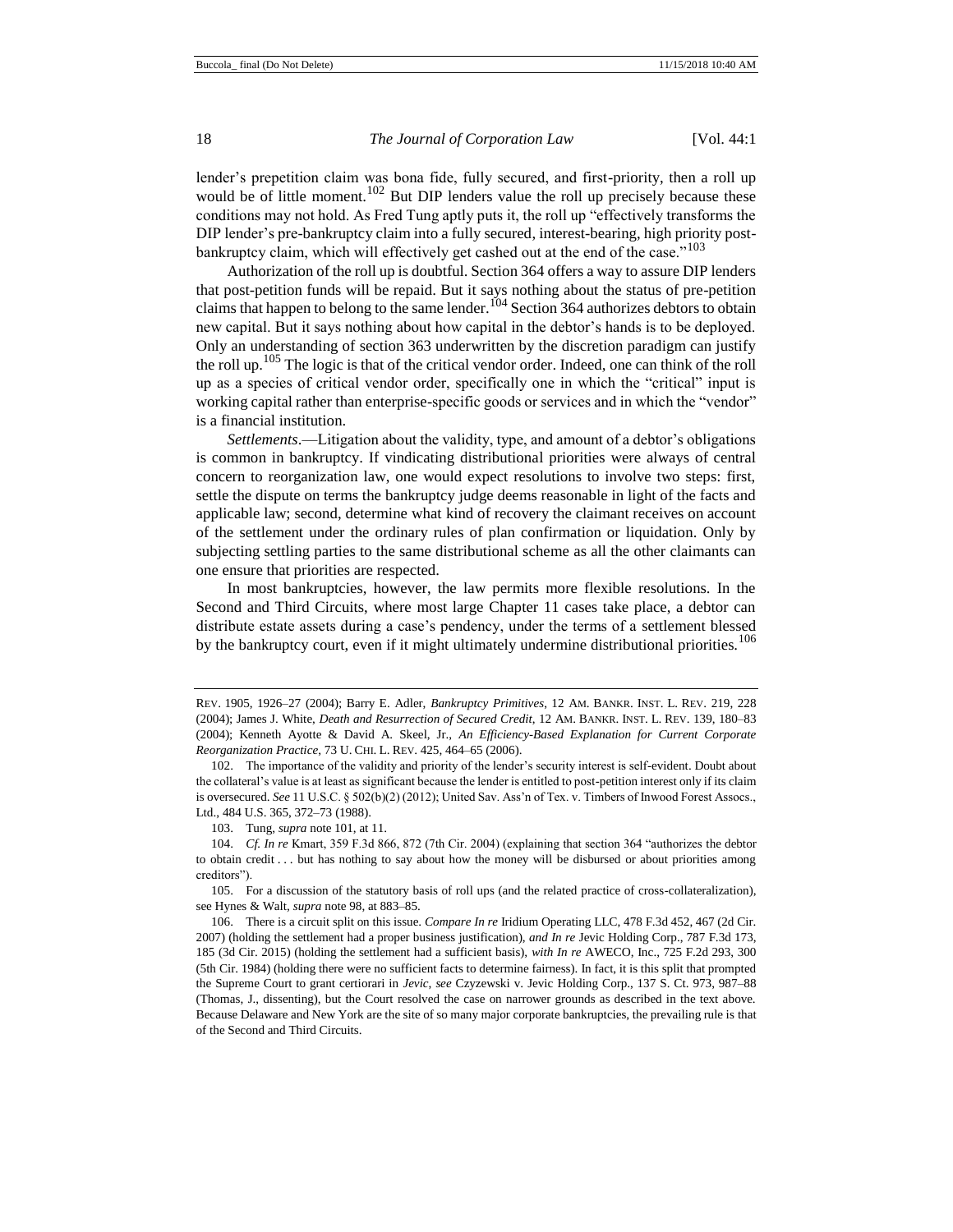Just how an early distribution of settlement proceeds could be used to privilege favored creditors in a priority-sidestepping manner—or even to create claimants out of whole cloth—should by now be clear. To be sure, debtors face a constraint in their use of the settlement mechanism to undermine priority rules. It is almost surely more difficult to gin up a legal claim sufficiently plausible to snooker a bankruptcy judge than it is simply to protest that preferred vendors are "critical" or that financing without a roll up is impossible to obtain. Yet the courts' willingness even to entertain these motions illustrates just how comprehensively the discretion paradigm orients understandings of debtor and judicial

power early in bankruptcy.<sup>107</sup> The discretion paradigm has developed primarily in the lower courts, the Justices having had no occasion to weigh in. But in *Jevic*, the Court seemingly blessed early-case distributions such as those described above.<sup>108</sup> It might seem that if the Court were to condemn priority-sidestepping structured dismissals on the basis of a priority norm, despite the Code's text pointing the other way, then early-case distributions ought to meet the same fate.<sup>109</sup> But the majority opinion said otherwise. It distinguished distributions made under critical vendor and settlement orders precisely because, unlike the structured dismissal, they are made not at the end of bankruptcy but on an "interim" basis.<sup>110</sup> The contrast between two paradigms in a single opinion is striking.

#### *C. An Unstable Boundary*

The transition from the discretion to the entitlement paradigm presents a practical difficulty. My descriptive account implies that there are distributions a debtor can make on one day, with court approval, but not on the next. Arbitrariness is a necessary consequence of discontinuous legal rules operating in time. But arbitrary or not, bankruptcy practitioners and judges would like to know how to locate this moment of transition. Unfortunately, they are bound to be disappointed. Epistemic uncertainty is central to maintaining the dualparadigm regime, and consequently the boundary must be unstable.

One clear line suggests itself as a plausible candidate. The entitlement paradigm might be taken to govern only a bankruptcy's concluding documents—orders to cram down a nonconsensual plan of reorganization, to disburse the proceeds of a liquidation, or to dismiss a case—and the discretion paradigm to govern all else. There is support for this kind of cleavage in both the Bankruptcy Code and the Supreme Court's decisions. Most clearly, as we have seen, the Code's priority rules apply by their own terms only to liquidation and cramdown, both of which conclude bankruptcy.<sup>111</sup> Likewise the structured dismissal condemned in *Jevic* was a case-concluding order and in that sense could be

109. *Id.*

<sup>107.</sup> As part of the Energy Future Holdings bankruptcy, EFH effected a settlement by repurchasing its notes from investors with whom the company was in dispute. *See In re* Energy Future Holdings Corp., 648 F. App'x. 277, 279 (3d Cir. 2016) (approving the first lien settlement between Chapter 11 debtors and noteholders). There is no reason to think the price EFH paid was unreasonable, and a repurchase of securities is a sensible way to settle. But the technology of the stock repurchase is exceptionally powerful and might yet be repurposed in another case.

<sup>108.</sup> *Jevic*, 137 S. Ct. at 985–86.

<sup>110.</sup> *Id.*

<sup>111.</sup> *See supra* notes 74–78 and accompanying text.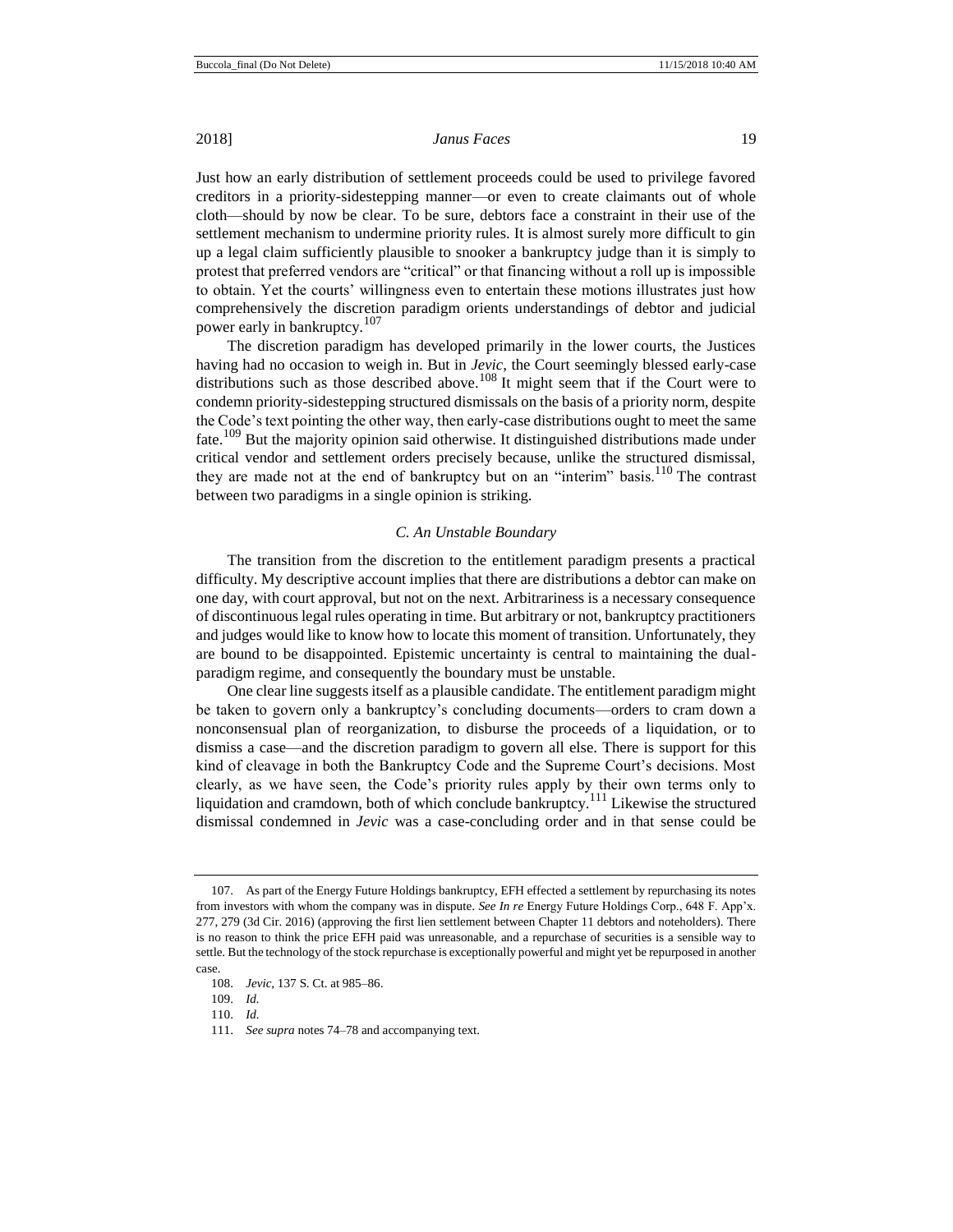viewed as a near-perfect substitute for liquidation or a plan of reorganization.<sup>112</sup> Arguably, all earlier dispositions of debtor property could constitute "interim distributions"<sup>113</sup> subject to section 363 and the discretion paradigm.

Courts are unlikely to embrace such a clear rule, however, because the price of predictability would be the entitlement paradigm's vitality. To see why, we need only consider a slight variation on the facts of *Jevic*. Recall that the structured dismissal order in *Jevic* did three things: it approved a settlement of the estate's fraudulent transfer claim against Sun Capital and CIT Group; it dismissed the bankruptcy case; and it stipulated that the dismissal would not unwind the settlement.<sup>114</sup> The order thus concluded proceedings and, consistent with the rule under consideration, was rightly rejected as being inconsistent with the entitlement paradigm. Now consider the hypothetical case of *Jevic´*. It is identical to *Jevic* but for one difference. In *Jevic´*, the lawyers are aware of *Jevic*. They know that a bankruptcy-ending order will be scrutinized for fidelity to distributional priorities, and they arrange documentation accordingly. In particular, the lawyers decompose the dismissal order. They break it into constituent elements and sequence them to avoid the rule in *Jevic*. First they seek the court's approval of the settlement, *then* its order dismissing the case and stipulating that the settlement remain intact. The arrangement will of course undermine priorities in precisely the same way as *Jevic* did, but in *Jevic´* the priority-sidestepping distribution is made the day *before* the case is concluded. Under the rule offered above, it is therefore an "interim distribution" subject to the discretion paradigm.

No one thinks *Jevic* and *Jevic´* should come out differently, and it follows that a sharply defined boundary rule will not do.<sup>115</sup> One might defend such a boundary by recourse to judicial discretion. Although the Code authorizes the one-day-early move in *Jevic*<sup>'</sup>, one might reason, a bankruptcy judge would abuse her discretion in signing off on it. And so she would. Notice, though, that this way of explaining the case replicates under a different doctrinal heading the very ambiguity our clear rule was meant to resolve. Now the difficult question is when a bankruptcy judge abuses her discretion (rather than when she violates the Code) in allowing priority-sidestepping distributions under section 363. If discretion is to be gainsaid, it must be according to some aim toward which judges ought to direct their powers. Which aim? A bankruptcy judge would abuse her discretion if she permitted the sequence of events in *Jevic´* precisely because they are engineered to avoid application of the entitlement paradigm. But this judgment, which is clear, presupposes that the entitlement paradigm *ought* to control the case. But under just what conditions one paradigm ought to give way to the other is the very question our clear rule was designed to answer. Answers are likely to come case-by-case, through post hoc decisions that will inevitably yield an unpredictable and unstable borderland.

However unsatisfying the case-by-case approach may be, it is hardly unique in the law of corporate governance. In a number of business contexts, courts switch between analytical frameworks with sharply differing presumptions of scrutiny, even where the seemingly relevant variable is continuous rather than discrete. One example is found in the law of fraudulent transfer. When a firm is financially healthy, courts will not second-

<sup>112.</sup> *Jevic*, 137 S. Ct. at 979.

<sup>113.</sup> *Id.* at 985.

<sup>114.</sup> *Id.* at 981–82

<sup>115.</sup> More precisely, only those who reject the decision in *Jevic* itself think *Jevic´* should come out differently.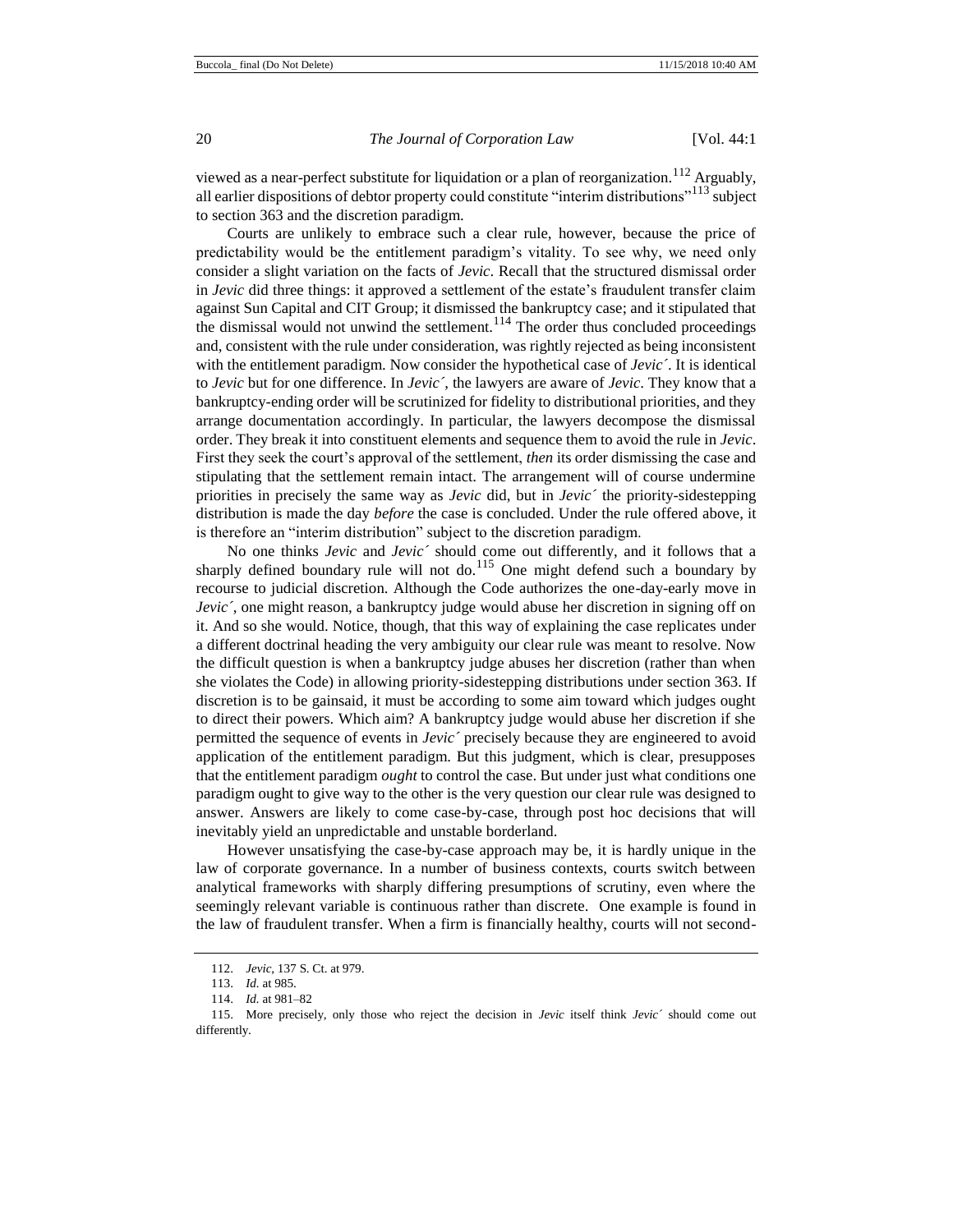guess its managers' decision to part with company property. If investors get a raw deal from time to time, it's their tough luck; the big kids' playground is like that sometimes. But when a firm's financial prospects deteriorate sufficiently, the law directs judges to take a different approach. It tells them to intervene and set aside transactions in which, to the judge's eye, the beleaguered firm did not receive "reasonably equivalent value."<sup>116</sup> Crucially for our purposes, the trigger for the change in judicial attitude is not something lawyers (or managers) can easily identify. For example, the Uniform Voidable Transactions Act instructs judges to evaluate a deal's fairness only if at the time it was struck the debtor firm "was engaged or was about to engage in a business or a transaction for which the remaining assets of the debtor were *unreasonably small* in relation to the business or transaction."<sup>117</sup> The law invokes reasonableness precisely because any more definite rule would invite mischief, but the choice also implies instability and unpredictability.

Another well-known example concerns the degree of scrutiny, under Delaware law, to which board decisions are subject in recapitalizations. In general, directors have a wide berth in deciding how to apply corporate assets in the ordinary course. This robust discretion paradigm is encapsulated doctrinally in the business judgment rule.<sup>118</sup> And it extends to at least some dealings in the company's own securities that can influence the outcome of control contests. But when a sale or change-of-control transaction becomes inevitable, the entire tone of inquiry changes.<sup>119</sup> Shareholders are entitled to top dollar when their firm is being sold, and so the courts go from seeing directors as "defenders of the corporate bastion to auctioneers charged with getting the best price for the stockholders at a sale of the company." $120$  This change could be described as a shift to an entitlement paradigm, because it privileges one class of investor at the potential expense of aggregate value.<sup>121</sup> But the time at which a sale or change of control becomes inevitable is quite obviously a notion incapable of precise definition. Instead, *Revlon*'s application is determined from case to case,  $122$  and the difficulty courts and commentators alike have in describing its necessary and sufficient conditions suggests that paradigm prediction on the margins is a hazardous endeavor.<sup>123</sup>

<sup>116.</sup> 11 U.S.C. § 548(a)(1)(B)(i) (2005); UNIF. VOIDABLE TRANSACTIONS ACT (UVTA) § 4(a)(2) (UNIF. LAW COMM'N 2014).

<sup>117.</sup> UVTA § 4(a)(2)(i) (2014) (emphasis added). The Act also includes a subjective trigger not relevant to the discussion here. *See id.* at § 4(a)(2)(ii) (instructing courts to set aside unfair deals if when made the debtor "intended to incur, or believed or reasonably should have believed that the debtor would incur, debts beyond the debtor's ability to pay as they became due").

<sup>118.</sup> In its most well-known articulation, the business judgment rule is defined as the "presumption that in making a business decision the directors of a corporation acted on an informed basis, in good faith and in the honest belief that the action taken was in the best interests of the company." Aronson v. Lewis, 473 A.2d 805, 812 (Del. 1984).

<sup>119.</sup> Arnold v. Soc'y for Sav. Bancorp, Inc., 650 A.2d 1270, 1289–90 (Del. 1994).

<sup>120.</sup> Revlon, Inc. v. MacAndrews & Forbes Holdings, Inc., 506 A.2d 173, 182 (Del. 1986).

<sup>121.</sup> For the classic explanation of how this might be, see generally Margaret M. Blair & Lynn A. Stout, *A Team Production Theory of Corporate Law*, 85 VA. L. REV. 247 (1999).

<sup>122.</sup> And there have been many such cases. *See, e.g.*, Equity-Linked Inv'rs L.P. v. Adams, 705 A.2d 1040, 1055 (Del. Ch. 1997) (discussing *Revlon*'s application).

<sup>123.</sup> One observer recently summarized the situation this way: "In reality, the boundaries of *Revlon*-land are murky. Left uncertain by Delaware Supreme Court precedent, the scope of the *Revlon* doctrine has been purposefully, but cautiously, defined by the Delaware Chancery Court through the use of dictum." Mohsen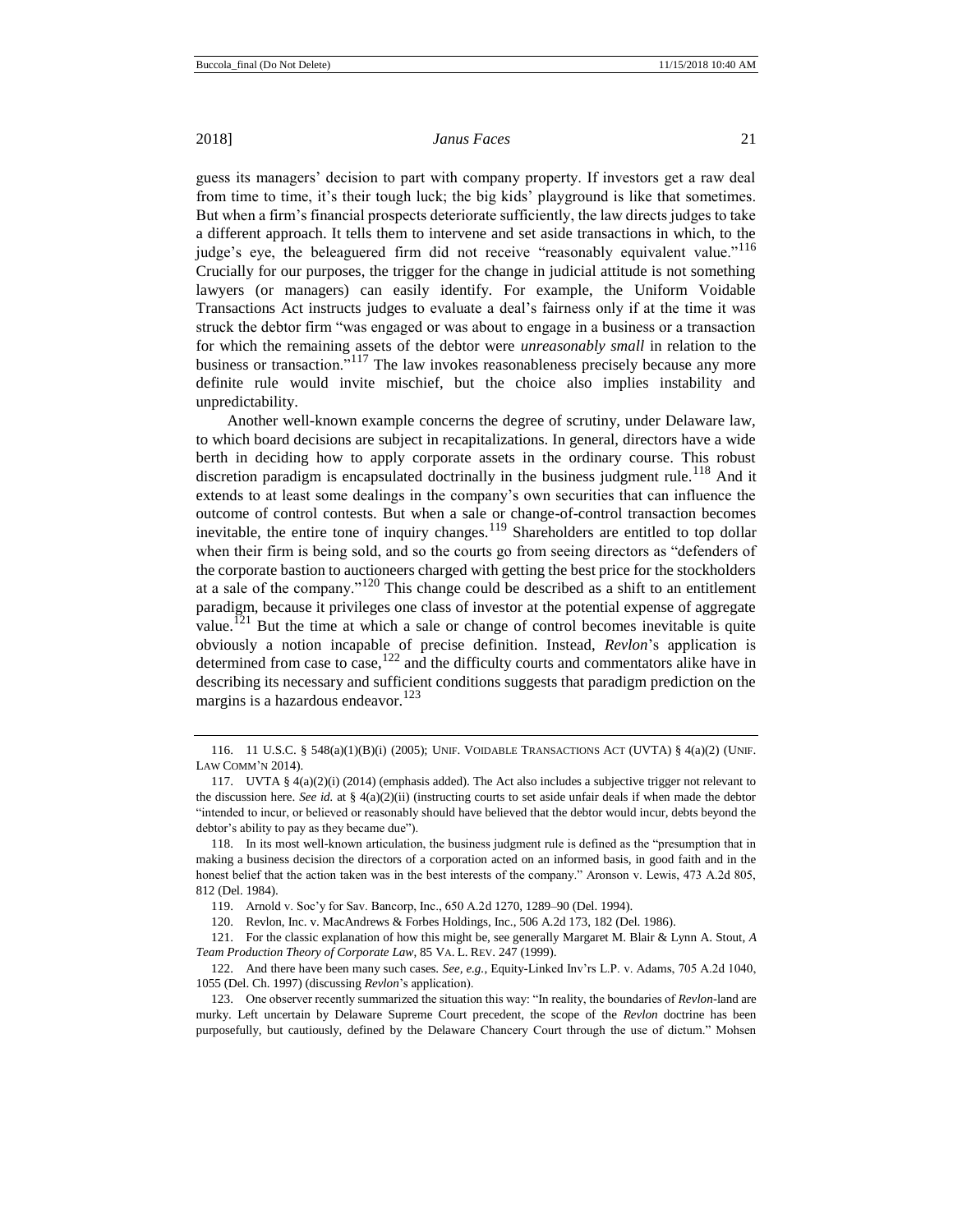As in these examples, so in bankruptcy. The boundary between paradigms is not to be defined with precision. But if lawyers can hope even for *accuracy*, they need a general norm, a principle or set of considerations that guide courts in selecting between the competing paradigms. Whether such a norm exists is the question to which we now turn.

# IV. RECONCILING BANKRUPTCY'S JANUS FACES

It would be easy sport to declare bankruptcy law normatively incoherent and end the inquiry. A statute can of course call for concrete actions with countervailing effects. Maybe the Bankruptcy Code is at odds with itself. And judges are as apt to produce normatively inconsistent rules as legislators are. Maybe prevailing interpretations of the Code are pathdependent artifacts of past, ambivalent judicial impulses. But there is another possibility. Maybe the paradigms of discretion and entitlement can be reconciled by reference to a more general norm. In what follows, I pursue this last possibility. In particular, I sketch an argument that the dual-paradigm system is roughly consistent with a wealth maximization norm.<sup>124</sup>

To see how the argument works, we first need to set out some common understandings. In general, there are two reasons a debtor might seek to distribute assets in a priority-sidestepping manner (for convenience, a redistribution).<sup>125</sup> One possibility is that the debtor's managers believe the redistribution will enhance the value of the estate, typically on the ground that valuable operations would grind to a halt but for the redistribution. Call this an efficient redistribution. The other possibility is that the managers might expect the redistribution to have a null or negative effect on the estate's total value, but to yield them private benefits by increasing the recovery of one or more favored parties. Call this a rent-seeking redistribution.<sup>126</sup> A bankruptcy regime increases wealth to the extent it distinguishes between efficient and rent-seeking redistributions, allowing the one and blocking the other.

Because of judicial uncertainty, however, this objective is not so easily accomplished. *Ex ante*, investors are on the same page. They want the debtor to make efficient but not rent-seeking redistributions precisely because efficient redistributions (by definition) increase the size of the pie, and those who expect to lose (win) from redistributions on a systematic basis can simply demand a higher (lower) rate of return up front. Even if the investors themselves can observe which type a proposed redistribution is, their *ex ante* preference is noncontractible because the bankruptcy judge cannot directly verify the type. *Ex post*, investors' private interests diverge. Risk has now been priced and paid for, and, consequently, each investor has an incentive to chase the biggest recovery it can get. Those who stand to benefit from a given redistribution will clamor for it whether or not it is

Manesh, *Defined By Dictum: The Geography of* Revlon*-Land in Cash and Mixed Consideration Transactions*, 59 VILL. L. REV. 1, 3 (2014); *see also* Stephen M. Bainbridge, *The Geography of* Revlon*-Land*, 81 FORDHAM L. REV. 3277, 3320–37 (2013) (taking issue with chancery court elaborations).

<sup>124.</sup> To be clear, my argument is not that the bankruptcy process is wealth-maximizing *in toto*. There is much in the Bankruptcy Code to prevent that. My argument is only that the coexistence of two interpretive paradigms may increase creditor recoveries *conditional on* the Code's explicit rules being what they are.

<sup>125.</sup> I use the term "redistribution" for economy of expression only. To be clear, the existence of an entitlement baseline away from which property could be *re*distributed is the very matter in question.

<sup>126.</sup> *See* Roe & Tung, *supra* note [30,](#page-7-0) at 1242–43 (assuming that rent-seeking explains most prioritysidestepping redistributions, but disclaiming final judgment on the matter).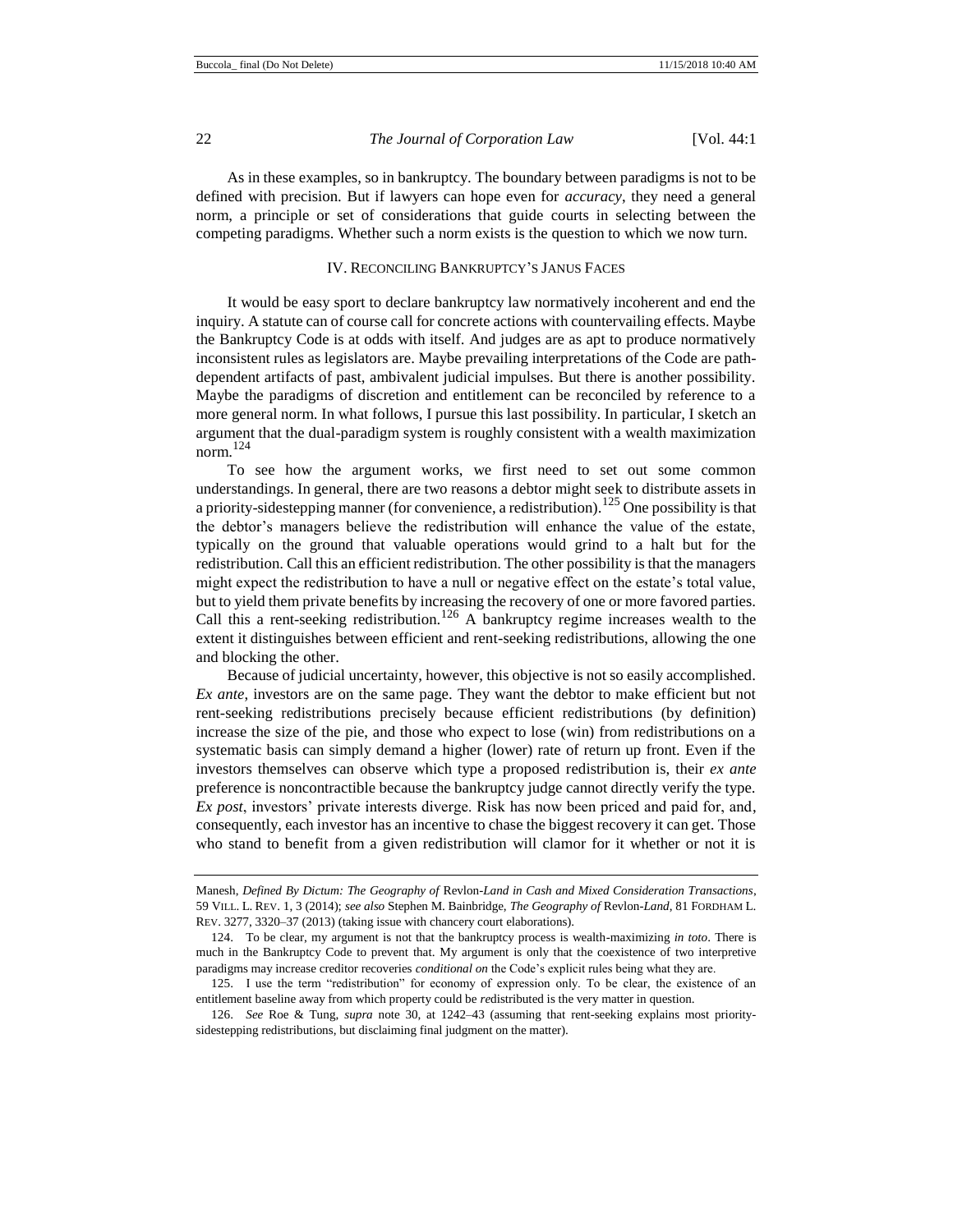efficient, and those whom the redistribution promises to harm, or those who see a holdout advantage in *feigning* harm, will decry it in equally undiscriminating fashion.

In this uncertain world, there are two complementary reasons to think withdrawing judicial discretion over time may be a wealth-maximizing strategy. First, judges' accuracy at distinguishing between efficient and rent-seeking redistributions is likely to decline over the course of a case. Although judges cannot directly observe the character of a proposed redistribution, they can observe signals about its character, and the quality of these signals diminishes with time. $127$  Second, the magnitude of wealth gains attributable to efficient redistributions is likely to decrease over a case, because the difference between liquidation and an orderly sale is typically more significant than the difference between two alternative dispositions both of which maintain going-concern value. These effects alone do not, of course, prove the optimality of current law—nothing of the sort. My more modest aim is to show how two seemingly inconsistent approaches to the tradeoff between entitlement and discretion may in fact cohere relatively comfortably.

#### <span id="page-22-0"></span>*A. Diminishing Signal Quality*

A bankruptcy judge is able to some extent to differentiate directly between efficient and rent-seeking proposed redistributions. Some cases will be obvious and others doubtful. But the judge also observes signals produced by investors' reactions to a proposed redistribution. These signals can improve her accuracy. In particular, as I will show, the judge may glean valuable information from the fact of a senior creditor's acquiescence in a debtor's proposed redistribution. Critically, however, the informational value of acquiescence diminishes over the course of a bankruptcy. This effect suggests that a bankruptcy judge's error rate in distinguishing between efficient and rent-seeking redistributions is likely to increase over time and, consequently, that the wealthmaximizing argument for judicial discretion weakens over time.

The conventional model of reorganization dynamics—the model that gave vigor to the normative debate described in Part II—posits an antagonistic relationship between a debtor's managers and its senior creditors.<sup>128</sup> The source of antagonism is traced to the effect of risk on their respective payouts. A senior creditor whose loan is fully secured, such that it will be made whole in the event of a liquidation, has no financial interest in seeing the debtor's operation continue.<sup>129</sup> Such a creditor can only lose if the business deteriorates; it gains nothing if the debtor's fortunes improve. To maximize its recovery,

<sup>127.</sup> The notion that the quality of a bankruptcy judge's information declines as she becomes more familiar with a debtor's case will strike some readers as curious, if not farfetched. As Jacoby and Janger, for example, point out, the judge has very little direct knowledge of a debtor's affairs at a case's outset, when she is typically confronted with important, often case-dispositive motions (such as for DIP financing). *See* Jacoby & Janger, *supra*  not[e 31,](#page-7-3) at 896–99. It stands to reason that the quality of judicial information should increase with time. And that may be true of directly observed information. But as I shall explain, it is *not* necessarily true of indirect information—that is, information deduced by inference from observed third-party behavior; and given the asymmetry of knowledge between the senior creditor and judge in the typical case, indirect information may tend to be the more important kind.

<sup>128.</sup> *See, e.g.*, Mark J. Roe, *Bankruptcy and Debt: A New Model for Corporate Reorganizations*, 83 COLUM. L. REV. 527, 538–45 (1983); Baird & Jackson, *Adequate Protection*, *supra* not[e 17,](#page-5-0) at 106–07; Thomas H. Jackson & Robert E. Scott, *On the Nature of Bankruptcy: An Essay on Bankruptcy Sharing and the Creditors' Bargain*, 75 VA. L. REV. 155, 158–59 (1989).

<sup>129.</sup> There are exceptions to this general rule. *See supra* note[s 78](#page-13-0)[–79.](#page-13-1)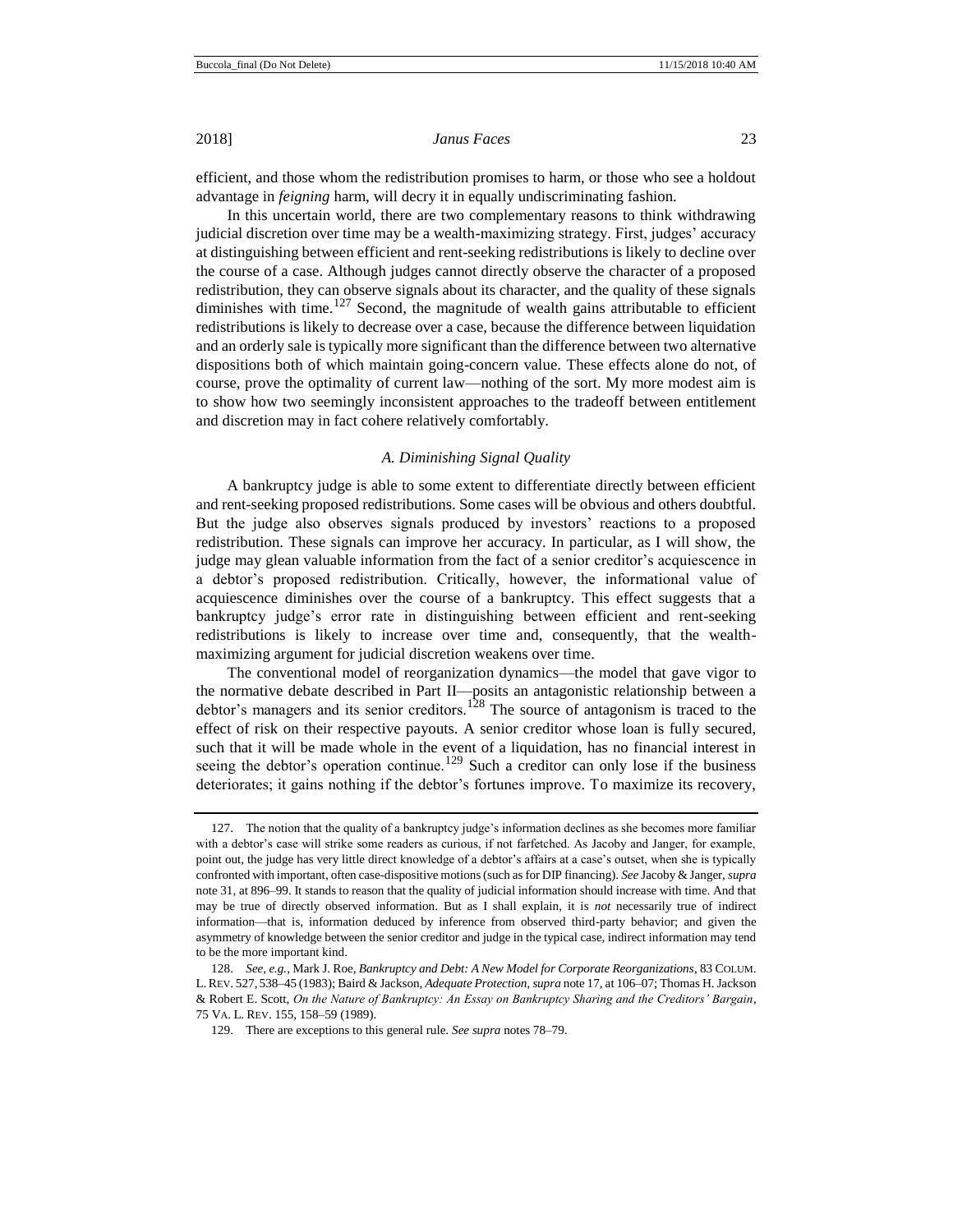then, the senior creditor agitates for a speedy resolution, perhaps through liquidation, even if a bona fide reorganization would maximize the estate's expected value.<sup>130</sup> Conversely, a debtor's stockholders—at whose sufferance managers are employed and with whom they are ordinarily thought to identify—are underwater at the outset of bankruptcy and will be wiped out in case of liquidation. They can only gain if fortunes improve; they lose nothing if business deteriorates. To maximize their recovery, managers do what they can to delay a final reckoning, even if a speedy sale would maximize the estate's expected value.<sup>131</sup>

A consequence of the conventional model is that the bankruptcy judge can infer little from the fact of a debtor's proposal to sidestep priority norms. *Of course* the incumbent managers, who have agenda control, are happy to undermine financial creditors' distributional expectations. And this is especially so if a redistribution could in effect buy the debtor an option to reorganize rather than liquidate, as for example critical vendor payments are said to do.<sup>132</sup> On the other hand, the objection of a senior creditor to a proposed redistribution is likewise barren of informational content. *Of course* the senior creditor wants to keep assets in the estate, and especially so if frustrating the redistribution will also make a speedy sale more likely.

The conventional model may have accurately described the standard large bankruptcy of the 1980s and 1990s. By around 2000, though, the antagonism at its core had given way, at least with respect to large debtors.<sup>133</sup> In the new model, senior creditors exercise profound influence over the debtor's choices long before and all the way through bankruptcy.<sup>134</sup>

The basic mechanisms of creditor control are well understood. Senior lenders initially obtain governance influence, outside bankruptcy, when a firm's financial condition deteriorates such that it needs to borrow on a secured basis. Covenants in the loan documents act as trip wires that give the lender the whip hand if the borrower's financial condition continues to deteriorate.<sup>135</sup> In the event that a covenant breach cannot be timely cured, the borrower's default allows the lender to demand immediate repayment of its

<sup>130.</sup> Side payments could induce the senior creditor to acquiesce in value-maximizing dispositions, of course. But insolvencies, especially those of large firms, are fraught with bargaining frictions that make side payments difficult to arrange.

<sup>131.</sup> In recent years, a number of scholars have proposed changes to Chapter 11 practice aimed at eliminating the discontinuity associated with bankruptcy sales, which drives not only the conventional antagonism described here but also a conflict between senior and junior creditors. *See, e.g.*, Casey, *The Creditors' Bargain*, *supra* note [31;](#page-7-3) Jacoby & Janger, *supra* not[e 31.](#page-7-3) 

<sup>132.</sup> For discussion of continuation as a real option, see generally Douglas G. Baird & Edward R. Morrison, *Bankruptcy Decision Making*, 17 J.L. ECON. & ORG. 356 (2001); Douglas G. Baird, *Bankruptcy from Olympus*, 77 U. CHI. L. REV. 977 (2010) (describing critical vendor payments in the same light).

<sup>133.</sup> Small-business bankruptcies present very different dynamics. Because capital structure and operations tend to be so much simpler in small-business cases, they are marked by less uncertainty and presumably make judicial decision making more accurate. *See* Edward R. Morrison, *Bankruptcy Decision Making: An Empirical Study of Continuation Bias in Small-Business Bankruptcies*, 50 J.L. & ECON. 381, 382 (2007) (finding that bankruptcy judges in small-business cases do a good job "filtering failing businesses from viable ones").

<sup>134.</sup> Barry E. Adler et al., *Value Destruction in the New Era of Chapter 11*, 29 J.L. ECON. & ORG. 461, 462 (2013) ("At or about the turn of the new century, a shift from debtor to creditor control was largely accomplished and widely reported.").

<sup>135.</sup> Frederick Tung, *Leverage in the Board Room: The Unsung Influence of Private Lenders in Corporate Governance*, 57 UCLA L. REV. 115, 135–39, 150–52 (2009); Douglas G. Baird & Robert K. Rasmussen, *Private Debt and the Missing Lever of Corporate Governance*, 154 U. PA. L. REV. 1209, 1211–12 (2006).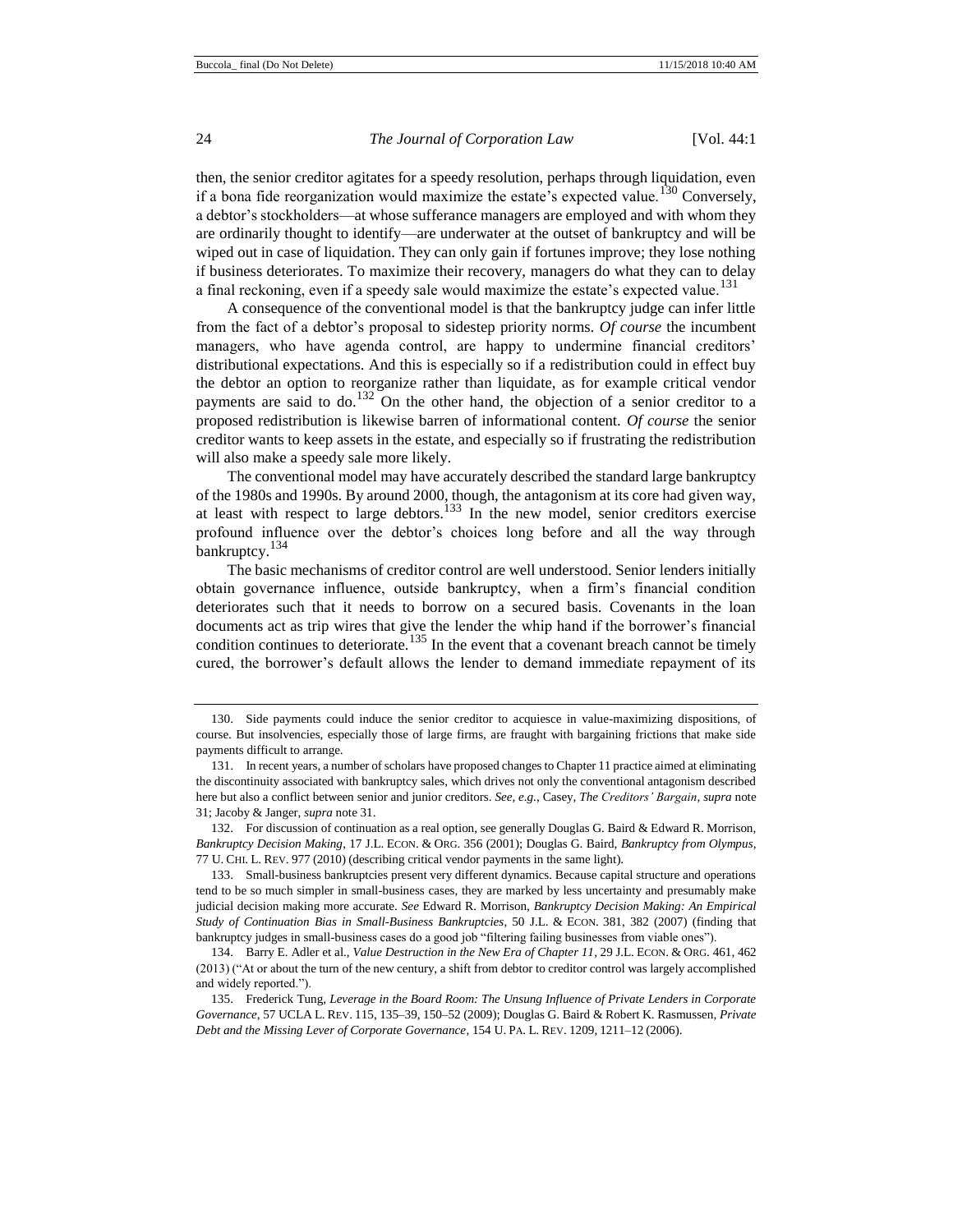principal. Because distressed companies lack liquidity (almost by definition), this right to accelerate repayment obligations acts as a de facto power to force the filing of a bankruptcy petition. This power, in turn, gives the lender immense leverage to force changes, whether to investment policy or personnel. Research shows, for example, that covenant violations lead borrowers to reduce their net debt.<sup>136</sup> Covenant violations are likewise associated with declining capital expenditures and an increase in CEO turnover.<sup>137</sup> As a borrower's financial condition deteriorates, the conditions on which liquidity is extended tighten. Bankruptcy, if it becomes necessary, does little to resolve the debtor's liquidity constraints—at least if, as is typical, the senior lender has taken a lien on the cash proceeds of the debtor's operations.<sup>138</sup> The debtor needs liquidity to avoid an immediate shutdown. Its prebankruptcy senior lender is usually in the best position to provide it, but in any event a new loan is advanced, and judicially blessed, only on conditions at least as tight as those in effect before bankruptcy.<sup>139</sup> The debtor can hardly make a move without the senior lender's consent.<sup>140</sup>

There are multiple, possible explanations for the change in bankruptcy power dynamics: amendments to Article 9 of the Uniform Commercial Code, the rise of syndicated lending, developments in modern cash-management systems, and more. No one has written a decisive history of the shift. For present purposes, though, the fact itself is what matters. Leading scholars and bankruptcy practitioners from across the political spectrum began to notice the new empirical reality by the early  $2000s$ .<sup>141</sup> Statistical

<sup>136.</sup> Michael R. Roberts & Amir Sufi, *Control Rights and Capital Structure: An Empirical Investigation*, 64 J. FIN. 1657, 1658 (2009).

<sup>137.</sup> Greg Nini et al., *Creditor Control Rights, Corporate Governance, and Firm Value*, 25 REV. FIN. STUD. 1713, 1715 (2012).

<sup>138.</sup> *See* Ayotte & Morrison, *supra* not[e 13,](#page-3-0) at 522–23 (finding, in a sample of large debtors filing bankruptcy petitions in 2001, that 97% of those with revolving debt facilities in place had granted a lien on all assets).

<sup>139.</sup> A cash collateral order is an alternative to a new DIP loan in some bankruptcies, especially those in which the debtor's business model throws off a lot of cash. But such an order must provide "adequate protection" of a creditor's lien on cash. 11 U.S.C. § 363(e) (2010). In practice, this typically means conditions on the use of cash roughly the same as those found in DIP loan agreements. *See, e.g.*, Ayotte & Morrison, *supra* note 13, at 523–24.

<sup>140.</sup> Where there are multiple tranches of debt, the institutional creditors have often agreed among themselves not to get in the way of the senior lender's agenda. With the rise of second-lien lending over the past fifteen years, the treatment of such intercreditor agreements has become a hot topic both among the bar and in the academy. *See, e.g.*, Seth Jacobson et al., *Enforcement of Intercreditor Agreements in Bankruptcy*, 20 NORTON J. BANKR. L. & PRAC. 343, 354 (2011); Edward R. Morrison, *Rules of Thumb for Intercreditor Agreements*, 2015 U. ILL. L. REV. 721, 727–28 (2015); Kenneth Ayotte et al., *Bankruptcy on the Side*, 112 NW. U. L. REV. 255, 269– 70 (2017); David A. Skeel, Jr. & George G. Triantis, *Bankruptcy's Uneasy Move to a Contract Paradigm*, 166 U. PA. L. REV. (forthcoming 2018).

<sup>141.</sup> Early markers of what was a fundamental change include Douglas G. Baird & Robert K. Rasmussen, *The End of Bankruptcy*, 55 STAN. L. REV. 751, 757 (2002); Skeel, *Creditors' Ball*, *supra* note [101,](#page-16-1) at 941–42; Elizabeth Warren & Jay Westbrook, *Secured Party in Possession*, 22 AM. BANKR. INST. J. 12, 12 (2003); Harvey R. Miller & Shai Y. Waisman, *Does Chapter 11 Reorganization Remain a Viable Option for Distressed Businesses for the Twenty-First Century*, 78 AM. BANKR. L.J. 153, 153 (2004). Of course, the modern dynamics were not entirely new to the 2000s. The increased likelihood of manager turnover associated with bankruptcy, and managers' concomitant identification with creditor interests, had been noted long before. *See* Lynn M. LoPucki & William C. Whitford, *Patterns in the Bankruptcy Reorganization of Large, Publicly Held Companies*, 78 CORNELL L. REV. 597, 612 (1993) (finding that managers are frequently replaced before the end of a bankruptcy); Lynn M. LoPucki & William C. Whitford, *Corporate Governance in the Bankruptcy Reorganization of Large, Publicly Held Companies*, 141 U. PA. L. REV. 669, 745 (1993) (finding signs of managerial alignment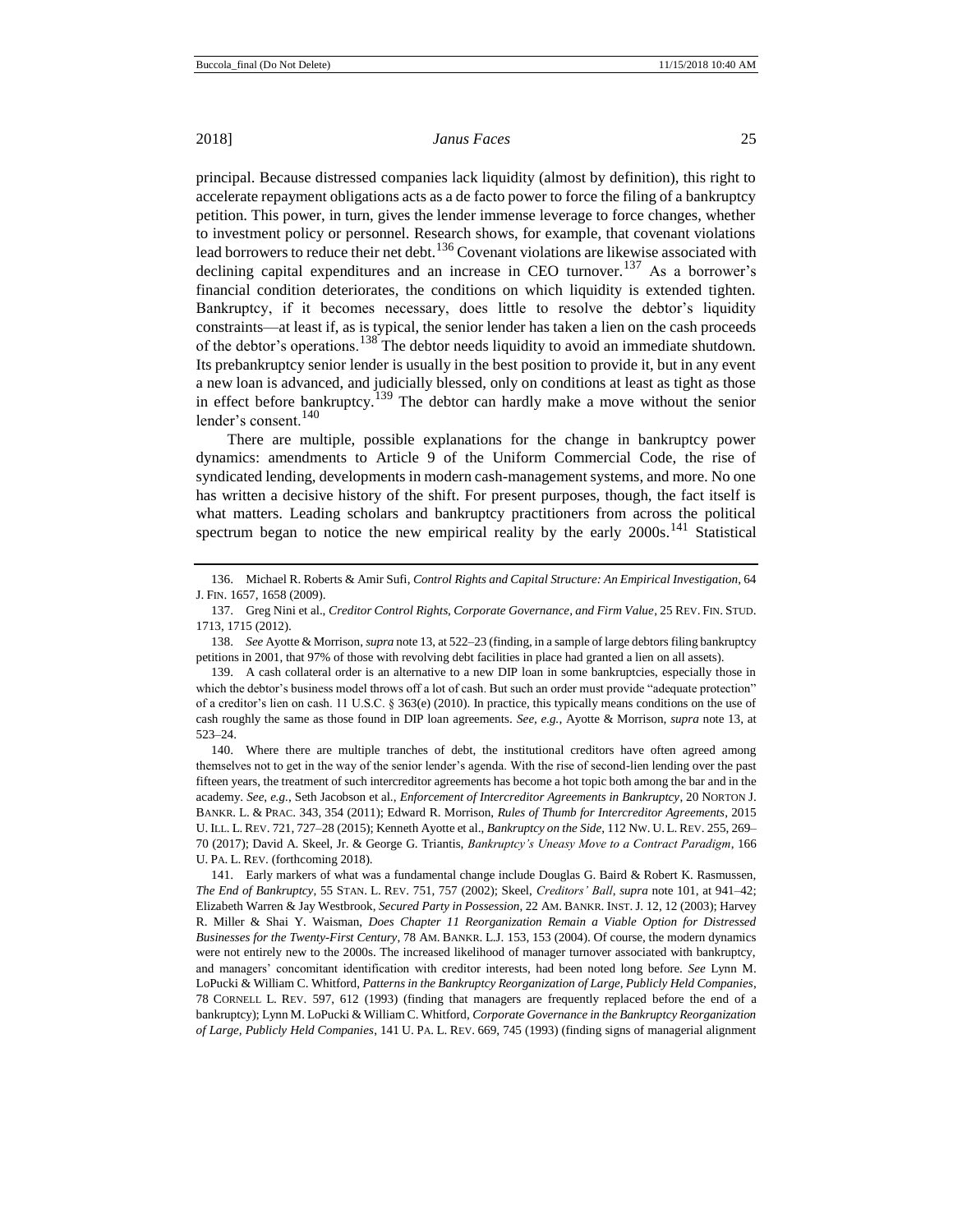analyses have since confirmed their account. Debtors' reliance on secured financing has become more frequent. In a sample of large cases filed in 2001, for example, 75% of debtors had obtained senior secured financing before bankruptcy, and 50% obtained new financing in bankruptcy.<sup>142</sup> Recent studies show that the prevalence of DIP financing has only increased. In a sample of public companies that filed bankruptcy petitions between 2002 and 2011, for example, one study found that  $71\%$  of debtors obtained a DIP loan.<sup>143</sup>

What does this picture mean? For our purposes, there are two things to see. First, when a debtor proposes a redistribution, creditor control provides a signal about the redistribution's type—that is, whether it is efficient or rent-seeking. Second, the quality of the signal should diminish over time.

Creditor control produces useful information precisely because of the senior creditor's payoff incentives described above. If at the outset of bankruptcy a senior creditor is substantially undersecured, then, because it is the residual investor, it has reasonably good incentives to maximize estate value. If, on the other hand, a senior creditor is oversecured (or modestly undersecured), then, as we have seen, it tends to prefer liquidation even where continuation would maximize investors' total recovery. Risk, and therefore time, is the oversecured creditor's enemy. That being so, a controlling creditor's willingness to suffer a redistribution—for example, a critical vendor payment—which simultaneously removes assets from the estate and decreases the likelihood of a speedy liquidation, is a credible signal that the redistribution is efficient. Bankruptcy judges called on to decide a redistribution motion under these circumstances are able to harness this information. Thus, in the few critical vendor cases where a junior creditor protests, a judge is entitled to infer that the objector is a crank or holdout.<sup>144</sup>

One of course needs to be careful not to exaggerate the quality of the signal. There is noise. Most obviously, in the case of a proposed roll up, the senior creditor (and proposed DIP lender) has no reason to object. It is after all the direct beneficiary of any redistribution.<sup>145</sup> More generally, even apart from the roll up context, a senior lender can have reasons for wanting to see the debtor continue inefficiently.<sup>146</sup> If the DIP lender is comfortably secured, and especially if its loan is receiving an above-market interest rate, it

144. *See* Shumejda, *supra* not[e 98,](#page-16-0) at 170–73 (finding objections to four of a sample of 60 critical vendor motions, all of which motions were granted).

145. This fact probably accounts for the greater skepticism roll ups garner compared to critical vendor payments. For example, the American Bankruptcy Institute's recent report on Chapter 11 recommended curtailing roll ups while generally preserving current critical vendor law. *Compare* ABI FINAL REPORT AND RECOMMENDATIONS, *supra* note 101, at 73 (roll ups), *with id.* at 88–91 (critical vendor orders).

146. For further discussion, see Roe, *supra* not[e 128,](#page-22-0) at 542–43; Adler, *supra* note 101, at 227–31 (2004); Triantis, *Debtor-in-Possession Financing in Bankruptcy*, *supra* not[e 101,](#page-16-1) at 8–9.

with creditor rather than stockholder interests). The degree of creditor control in modern cases is also a matter of debate. *See* Jay L. Westbrook, *Secured Creditor Control and Bankruptcy Sales: An Empirical View*, 2015 U. ILL. L. REV. 831, 834 (2015) (finding, in a 2006 sample of cases of all sizes, that secured creditor control is "important but not as pervasive as many have assumed").

<sup>142.</sup> Ayotte & Morrison, *supra* not[e 13,](#page-3-0) at 514. Two-thirds of this group received explicit DIP financing. The remainder received liquidity through cash collateral orders, which are functionally quite similar to DIP financing and involve similar constraints on debtor behavior.

<sup>143.</sup> Gilson et al., *supra* note 101, at 16. In a sample of cases ranging from those filed immediately after the Bankruptcy Code went into effect and 2014, another study finds DIP loans in close to three-quarters of all public company bankruptcies. Lynn M. LoPucki & Joseph W. Doherty, *Bankruptcy Survival*, 62 UCLA L. REV. 970, 983 (2015).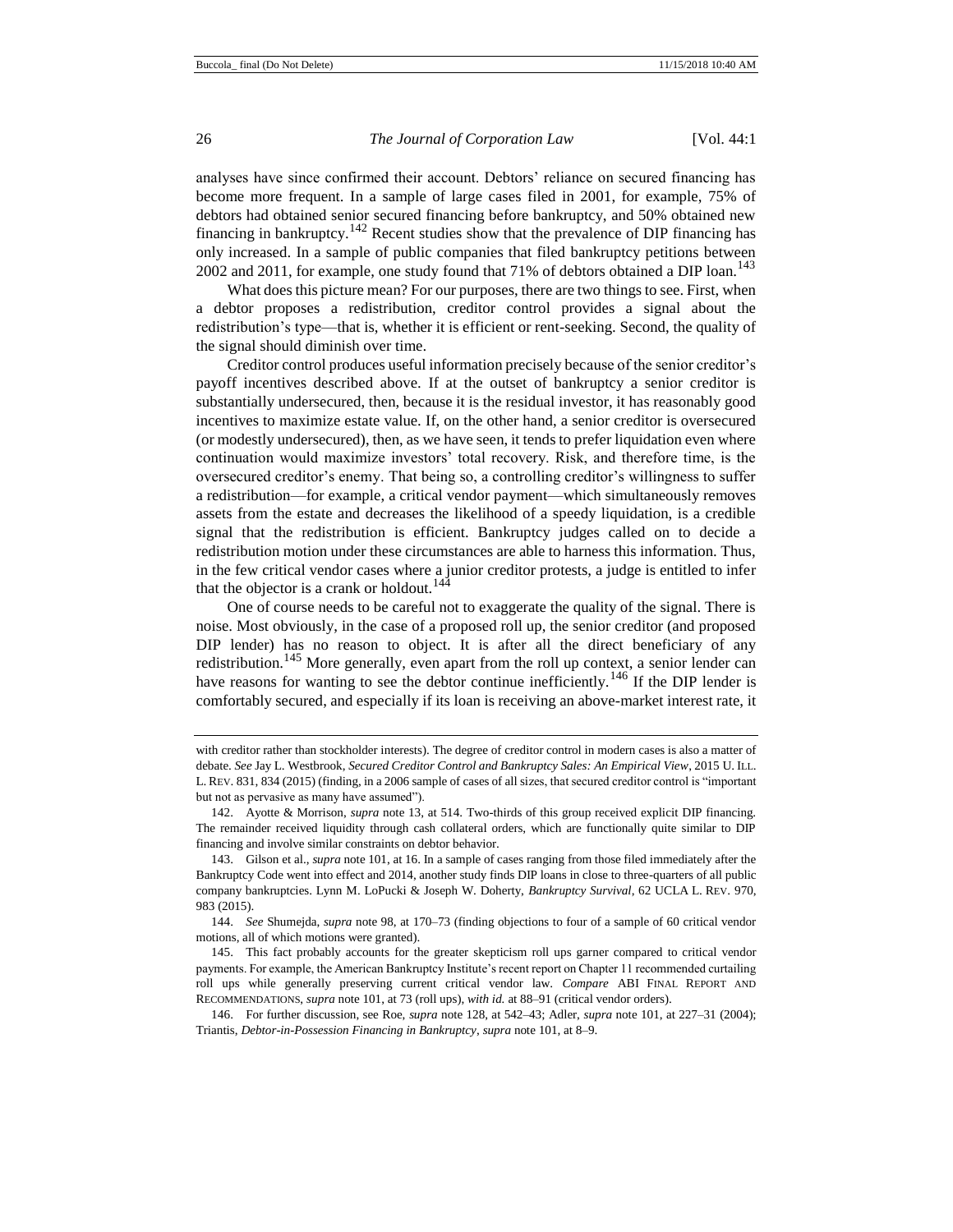may prefer a slow bleed to a prompt resolution because junior creditors bear the losses. These conditions seem to be rare, however.<sup>147</sup> So, without pretending that a senior creditor's acquiescence at the outset of a case is per se evidence of a redistribution's efficiency, we can conclude that acquiescence at least provides a valuable signal.

When a debtor seeks to make a redistribution later in a case, the dynamics are changed. The signal associated with a senior creditor's acquiescence has deteriorated in quality, because the effect of volatility on the creditor's distribution of potential payoffs has diminished. In other words, the senior creditor's payoff has become more certain. This is easiest to see at the limit, at bankruptcy's conclusion. A plan of reorganization declares on its face what treatment each claimant will receive. This need not be a sum certain. A plan can call for a subsequent auction, for example; and the value of some assets, such as legal claims, may not be realized until after confirmation. But senior creditors' payments often are specified. If the business has been sold, the proceeds of sale can be applied mechanically. If, alternatively, the debtor is to be reorganized with a new capital structure, the plan can either pay the secured claim in full—many DIP loans are classified as administrative expenses that *must* be paid before a plan can be confirmed<sup>148</sup>—or roll over the lien into a new credit facility.<sup>149</sup> The details are not important. What is important is that the senior creditor, if it is paid in full or otherwise satisfied with its recovery, no longer has an incentive to resist rent-seeking redistributions. Why would such a creditor care if the debtor's managers want to reward themselves or favored allies at the expense of junior creditors? Indeed, a senior creditor who contemplates doing business with the debtor or its managers going forward might have its own preferred winners.

I want to be careful not to paint with too broad a brush. The dynamics of conflict can vary substantially across cases, and coalition formation is not always predictable. But my goal is not to make a claim about how information is produced in *every* case, but rather about patterns of information production. And with respect to the average case it is at least plausible to presume diminishing accuracy over time of judicial determinations about the efficiency of proposed redistributions.

#### *B. Diminishing Magnitude of Gains from Efficient Redistributions*

There is another reason to think judicial discretion ought to decline over the course of a bankruptcy. It is conceptually less interesting but may be at least as important practically. In particular, the value of efficient redistributions to investors as a group is likely greatest at the beginning of a case. Put differently, conditional on the efficiency of a given redistribution, the magnitude of its wealth effect is likely to be greatest at the outset of a case and to diminish thereafter. Dislocations at the beginning of bankruptcy have the capacity to halt operations outright, forcing liquidation and potentially destroying goingconcern value that could be realized either in an orderly sale of the business under section 363 or in a bona fide reorganization.<sup>150</sup> Indeed, early redistributions, such as critical vendor

<sup>147.</sup> For example, Ayotte and Morrison find that senior lenders object to a sale motion in only 13% of cases. Ayotte & Morrison, *supra* not[e 13,](#page-3-0) at 527. Only a fraction of these objections is likely to stem from the creditor's preference for a drawn-out bankruptcy.

<sup>148.</sup> 11 U.S.C. § 364(b)–(d) (2010).

<sup>149.</sup> 11 U.S.C. § 1129(b)(1) (2010).

<sup>150.</sup> There is disagreement about whether section 363 sales capture as much value for a debtor's investors